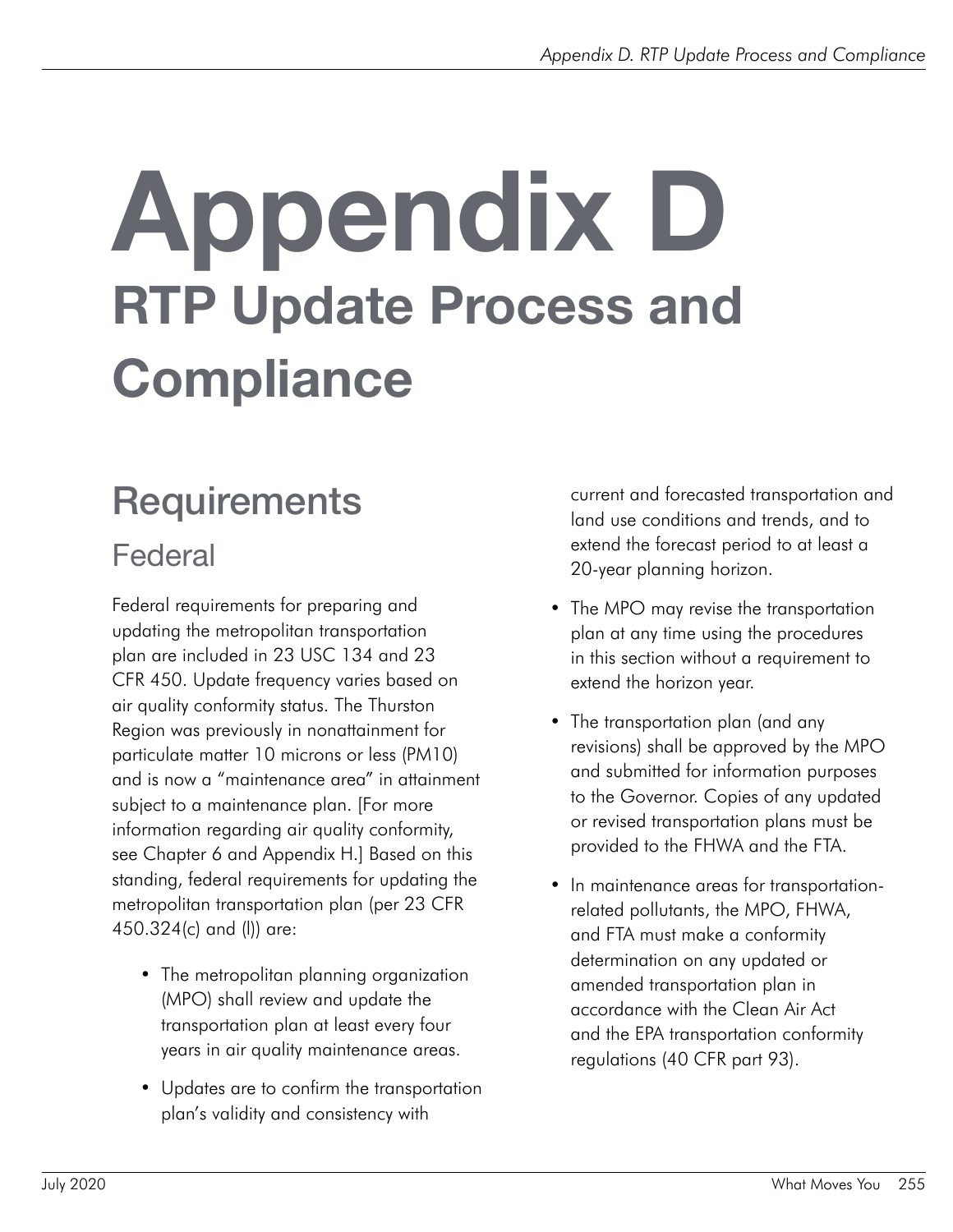### **State**

State requirements for preparing and updating the regional long range transportation plan are found in WAC 468-86 and RCW 47.80. Washington State requirements for updating the transportation plan (per RCW 47.80.030 (2) and (3)) are:

- The regional transportation planning organization (RTPO) shall review the regional transportation plan at least every two years for consistency with current conditions.
- The RTPO must forward the adopted plan along with documentation of the biennial review to WSDOT.
- Maintain consistency between the regional transportation plan and countywide planning policies, local comprehensive plans, and the state transportation plan.

# Thurston Region

County-wide planning policies for Thurston County require consistency between local comprehensive plans and the regional transportation plan.

• The transportation elements of comprehensive plans adopted by Thurston County and each city and town in the county will be consistent with the Regional Transportation Plan adopted by Thurston Regional Planning Council, in accordance with the provisions of Washington State Growth Management Act. (Policy 9.7)

• The Regional Transportation Plan adopted by Thurston Regional Planning Council will be consistent with the land use elements of comprehensive plans adopted by Thurston County and the cities and towns within Thurston County, and with state transportation plans. To ensure this, the Regional Transportation Plan will be reviewed and updated, if necessary, at least every two years for consistency with these plans. (Policy 9.8)

# Revision, Review, and Update Process Annual Revision

TRPC will consider annual revisions to the RTP. Depending on the content of the revision, it will be either an amendment or an administrative modification.

An amendment requires public review and comment, redemonstration of fiscal constraint, or a conformity determination.

An administrative modification is a revision that does not require public review and comment, redemonstration of fiscal constraint, or a conformity determination.

# Biennial Review

TRPC will review the RTP every year when it considers the annual revision. If TRPC revises the RTP, that revision will serve as documentation for WSDOT to meet TRPC's biennial review requirement. If TRPC finds the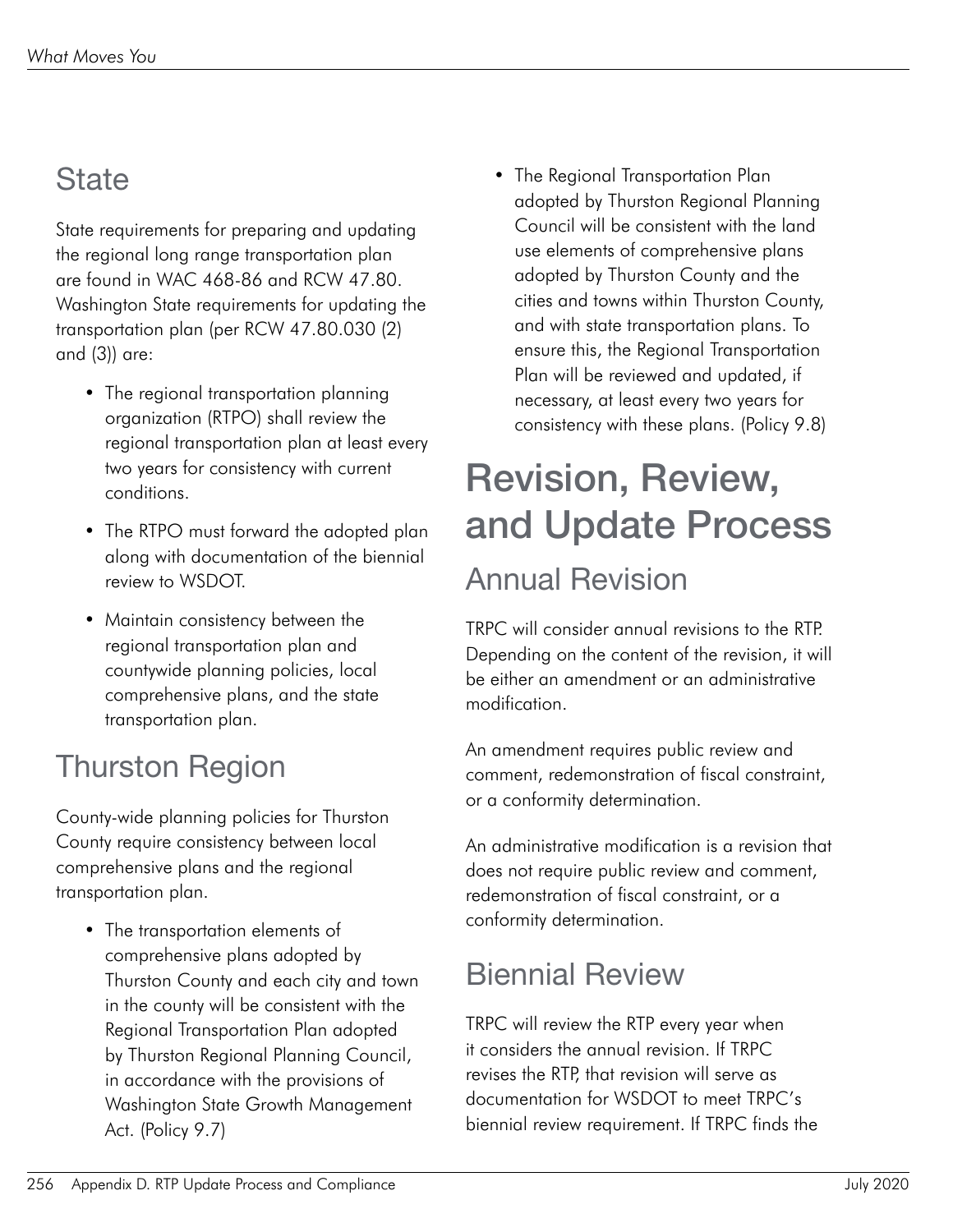#### **Terminology**

Federal regulations applying to statewide and metropolitan transportation planning provide the following definitions (23 CFR 450.104). [February 18, 2016]

Update means making current a long range statewide transportation plan, metropolitan transportation plan, TIP, or STIP through a comprehensive review. Updates require public review and comment, a 20-year horizon year for metropolitan transportation plans and long-range statewide transportation plans, a four-year program period for TIPs and STIPs, demonstration of fiscal constraint (except for long-range statewide transportation plans), and a conformity determination (for metropolitan transportation plans and TIPs in nonattainment and maintenance areas).

Revision means a change to a long range statewide or metropolitan transportation plan, TIP, or STIP that occurs between scheduled periodic updates. A major revision is an "amendment," while a minor revision is an "administrative modification."

Amendment means a revision to a long range metropolitan transportation plan that involves a major change to a project included in a metropolitan transportation plan, including the addition or deletion of a project or a major change in project cost, project initiation dates, or a major change in design concept or design scope (e.g., changing project termini or the number of through traffic lanes). Changes to projects that are included only for illustrative purposes do not require an amendment. An amendment is a revision that requires public review and comment, redemonstration of fiscal constraint, or a conformity determination (for metropolitan transportation plans "non-exempt" projects in nonattainment and maintenance areas).

Administrative modification means a minor revision to a long range statewide or metropolitan transportation plan, Transportation Improvement Program (TIP), or Statewide Transportation Improvement Program (STIP) that includes minor changes to project/project phase costs, minor changes to funding sources of previously included projects, and minor changes to project/project phase initiation dates. An administrative modification is a revision that does not require public review and comment, redemonstration of fiscal constraint, or a conformity determination (in nonattainment and maintenance areas).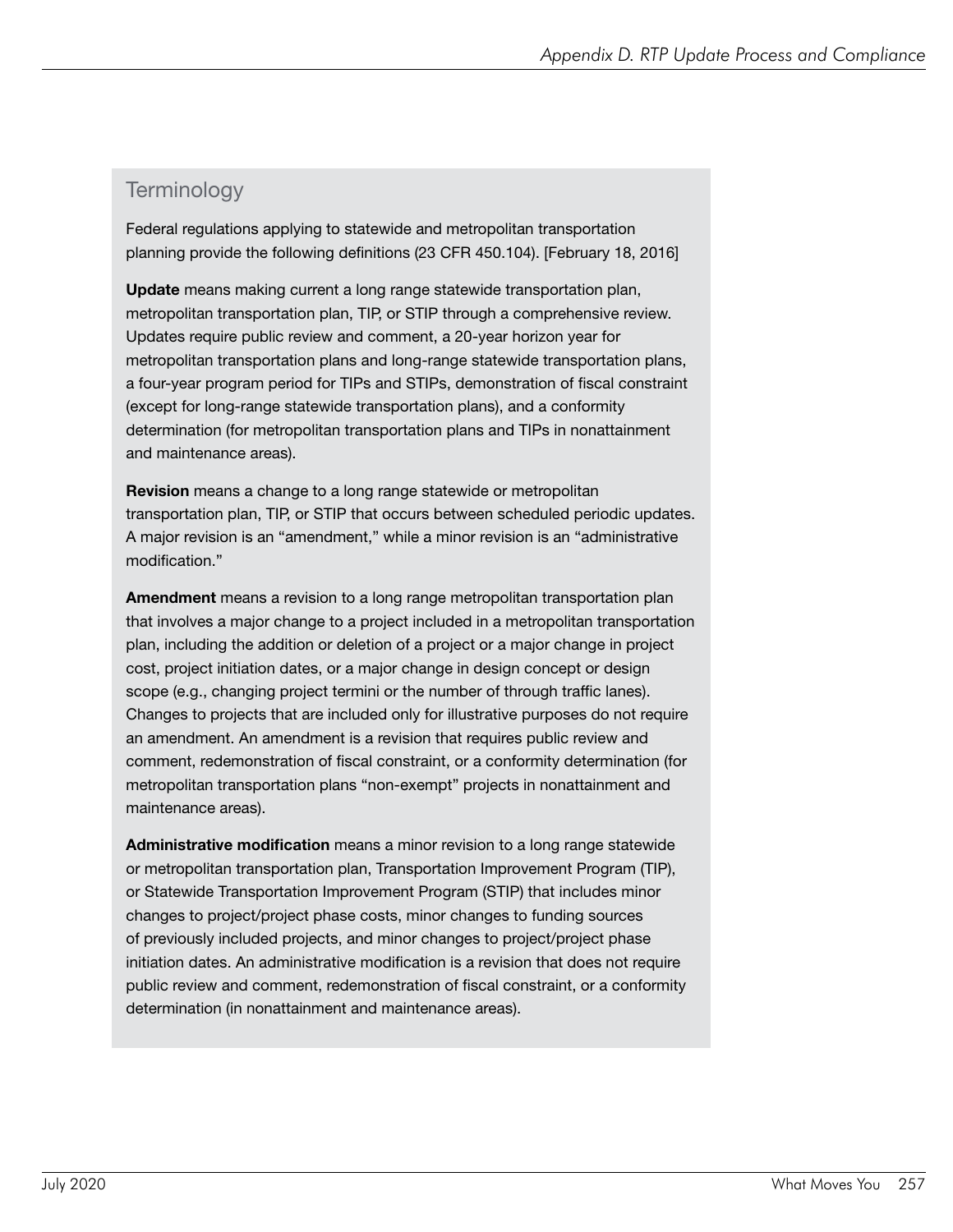plan is current with no need to revise it for two years in a row, TRPC will document this finding and provide it to WSDOT to meet the biennial review documentation requirement.

# Four Year Update

TRPC will update the RTP at least every four years, making it current through a comprehensive review. Updates are to confirm the transportation plan's validity and consistency with current and forecasted transportation and land use conditions and trends, and to extend the forecast period to at least a 20-year planning horizon. Updates require public review and comment, a 20-year horizon year, demonstration of fiscal constraint, and a conformity determination.

Process: TRPC staff will work with the Technical Advisory Committee (TAC), WSDOT, FHWA, FTA, and regional policy makers to identify issues prompting revisions and also to complete a comprehensive review of the plan when preparing the update.

Revisions and updates will be brought to TPB and TRPC for consideration at their regularly scheduled meetings. Public comment will be requested for amendments and updates. Public comments will be compiled for TPB and TRPC review.

TPB will forward a recommendation to TRPC regarding the proposed revision or update, and TRPC will take action.

TRPC-approved revisions to the RTP will be incorporated into the plan and published online.

The revised or updated plan will be provided to WSDOT, FHWA, and FTA. If it is an amendment or update, TRPC staff will request an air quality conformity finding from FHWA and FTA. The date of FHWA and FTA's conformity finding will be the new effective date of the plan.

Compliance: TRPC will monitor legislation and guidance to ensure that revisions and updates of the RTP follow and meet all regional, state, and federal transportation planning requirements.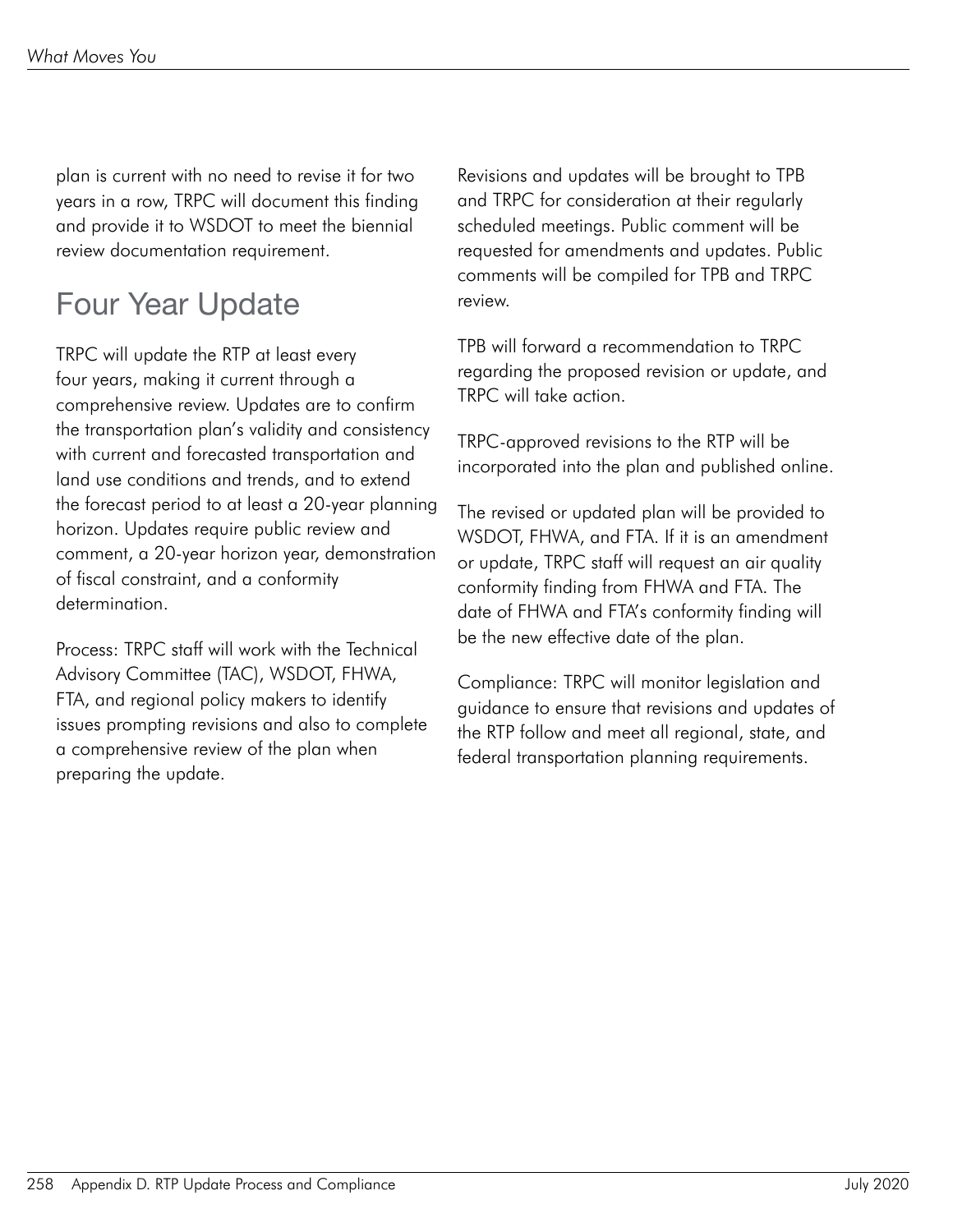# **Compliance**

Development of a regional long-range transportation plan is shaped by federal and state regulatory requirements – the laws and regulations that set the required content for the plan. Thurston Regional Planning Council (TRPC) is a Metropolitan Planning Organization (MPO) as defined by federal law, and a Regional Transportation Planning Organization (RTPO) as defined by Washington State.

As such, TRPC must comply with the following laws and regulations in developing the long-range transportation plan:

• 23 USC 134 (FHWA) & 49 USC 5303 (FTA) Metropolitan Transportation Planning

- 23 CFR 450 Subpart C Metropolitan Transportation Planning and Programming
- RCW 47-80 Regional Transportation Planning Organizations
- 468-86 WAC RTPO Planning Standards and Guidelines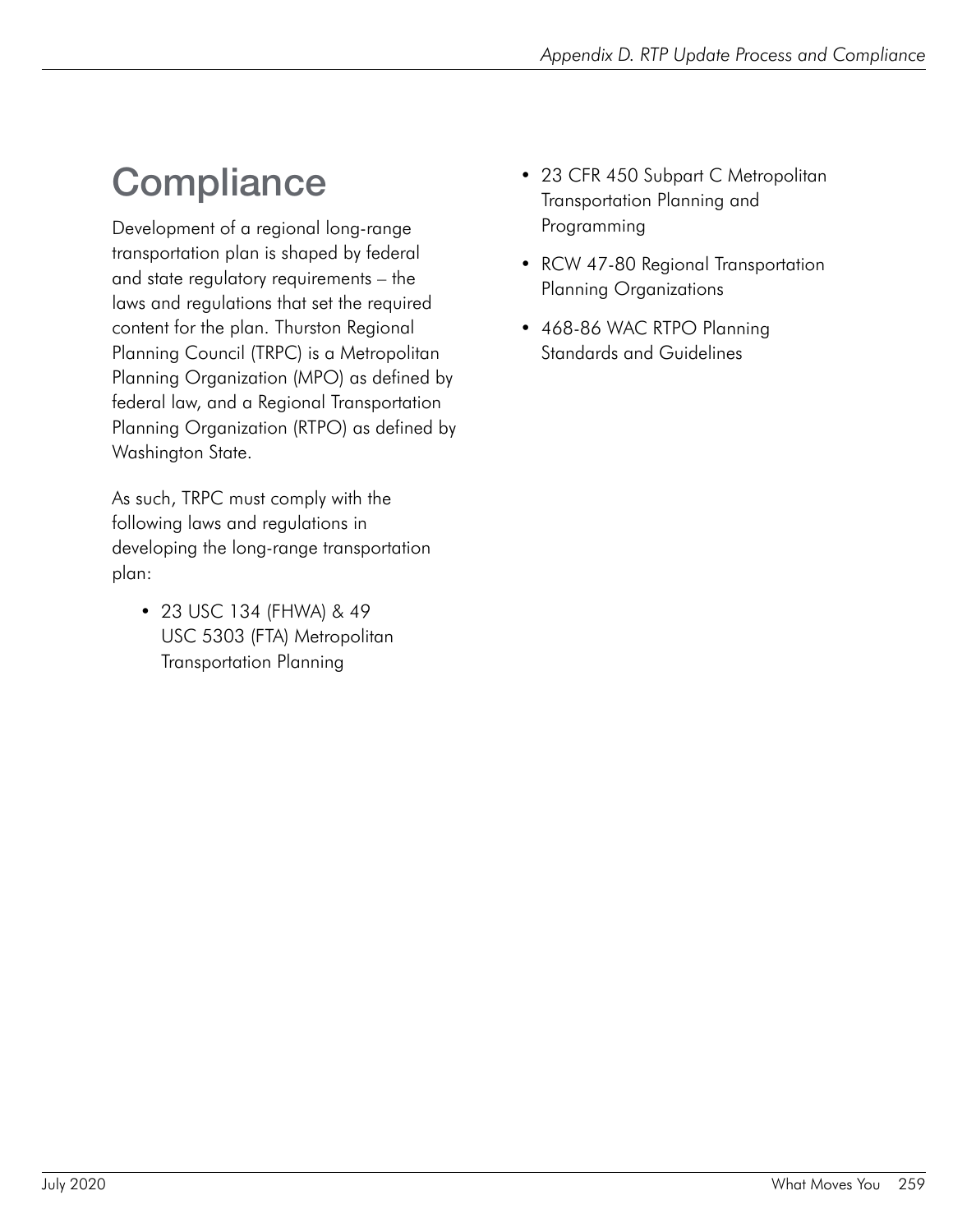### 23 USC 134: Metropolitan transportation planning

From Title 23-Highways Chapter 1-Federal-Aid Highways

§134. Metropolitan transportation planning

### 49 USC 5303: Metropolitan transportation planning

From Title 49-Transporation Chapter 53-Public Transportation

§5303. Metropolitan transportation planning

Text contains those laws in effect May 29, 2019 (<http://uscode.house.gov>).

The United States Code is a consolidation and codification by subject matter of the general and permanent laws of the United States. It is prepared by the Office of the Law Revision Counsel of the United States House of Representatives.

The content of 23 USC 134 and 49 USC 5303 are nearly identical. The main body of the text below is from 23 USC 134. Footnotes were added with text from 49 USC 5303 where it differs.

This text reflects the requirements of Fixing America's Surface Transportation (FAST) Act approved in December 2015.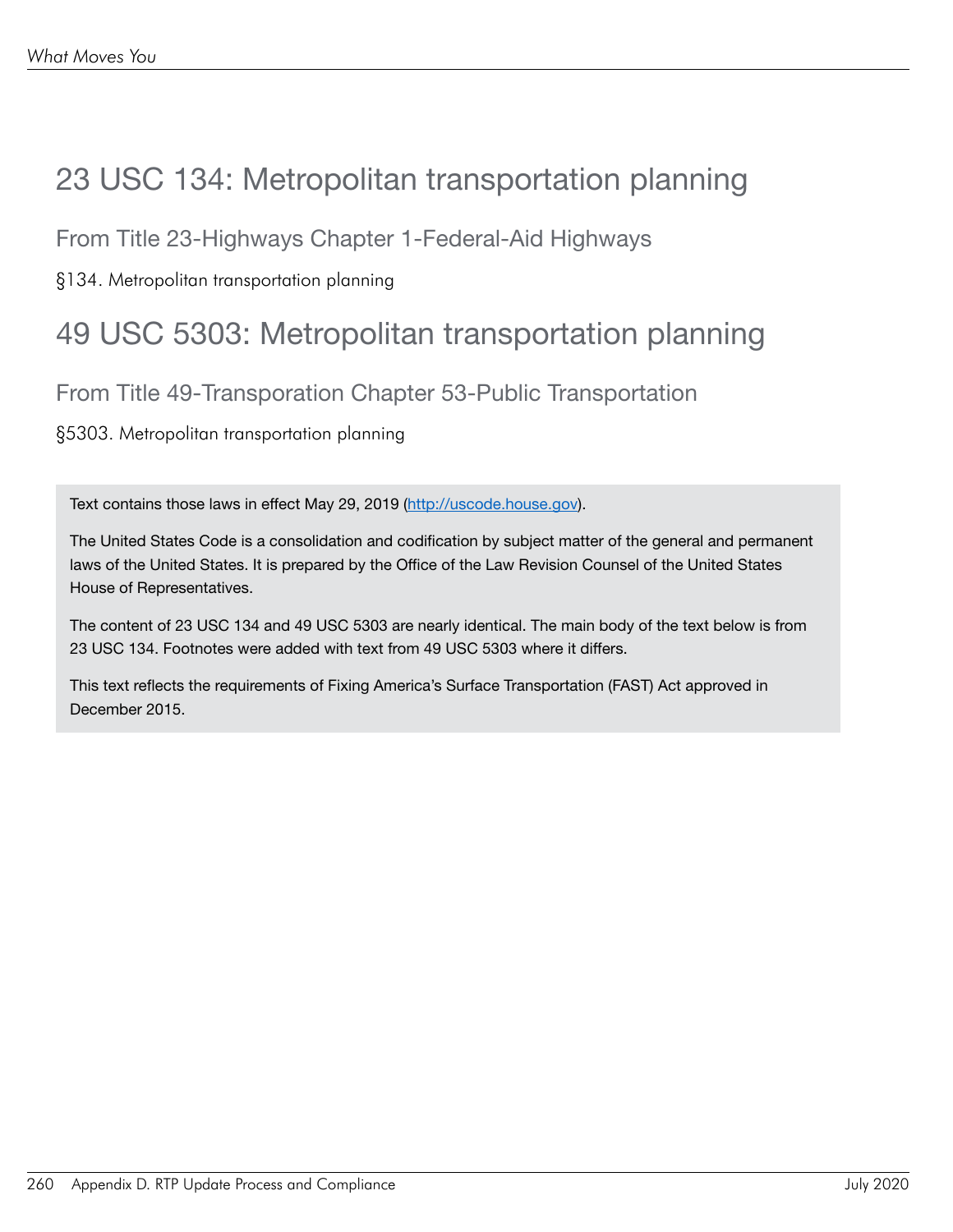#### **(a) Policy.-It is in the national interest-**

- (1) to encourage and promote the safe and efficient management, operation, and development of surface transportation systems that will serve the mobility needs of people and freight, foster economic growth and development within and between States and urbanized areas, and take into consideration resiliency needs while minimizing transportation-related fuel consumption and air pollution through metropolitan and statewide transportation planning processes identified in this chapter; and $1$
- (2) to encourage the continued improvement and evolution of the metropolitan and statewide transportation planning processes by metropolitan planning organizations, State departments of transportation, and public transit operators as guided by the planning factors identified in subsection (h) and section  $135(d).<sup>2</sup>$

#### **(b) Definitions.-In this section and section 135, the following definitions apply:3**

- (1) Metropolitan planning area.-The term "metropolitan planning area" means the geographic area determined by agreement between the metropolitan planning organization for the area and the Governor under subsection (e).
- (2) Metropolitan planning organization.-The term "metropolitan planning organization" means the policy board of an organization established as a result of the designation process under subsection (d).
- (3) Nonmetropolitan area.-The term "nonmetropolitan area" means a geographic area outside designated metropolitan planning areas.
- (4) Nonmetropolitan local official.-The term "nonmetropolitan local official" means elected and appointed officials of general purpose local government in a nonmetropolitan area with responsibility for transportation.
- (5) Regional transportation planning organization.-The term "regional transportation planning organization" means a policy board of an organization established as the result of a designation under section 135(m).<sup>4</sup>
- (6) TIP.-The term "TIP" means a transportation improvement program developed by a metropolitan planning organization under subsection (j).

<sup>1</sup> From 49 USC 5303: (1) to encourage and promote the safe and efficient management, operation, and development of resilient surface transportation systems that will serve the mobility needs of people and freight and foster economic growth and development within and between States and urbanized areas, while minimizing transportation-related fuel consumption and air pollution through metropolitan and statewide transportation planning processes identified in this chapter; and

<sup>2</sup> From 49 USC 5303: (2) to encourage the continued improvement and evolution of the metropolitan and statewide transportation planning processes by metropolitan planning organizations, State departments of transportation, and public transit operators as guided by the planning factors identified in subsection (h) and section 5304(d).

<sup>3</sup> From 49 USC 5303: (b) Definitions.-In this section and section 5304, the following definitions apply:

<sup>4</sup> From 49 USC 5303: (5) Regional transportation planning organization.-The term "regional transportation planning organization" means a policy board of an organization established as the result of a designation under section 5304(l).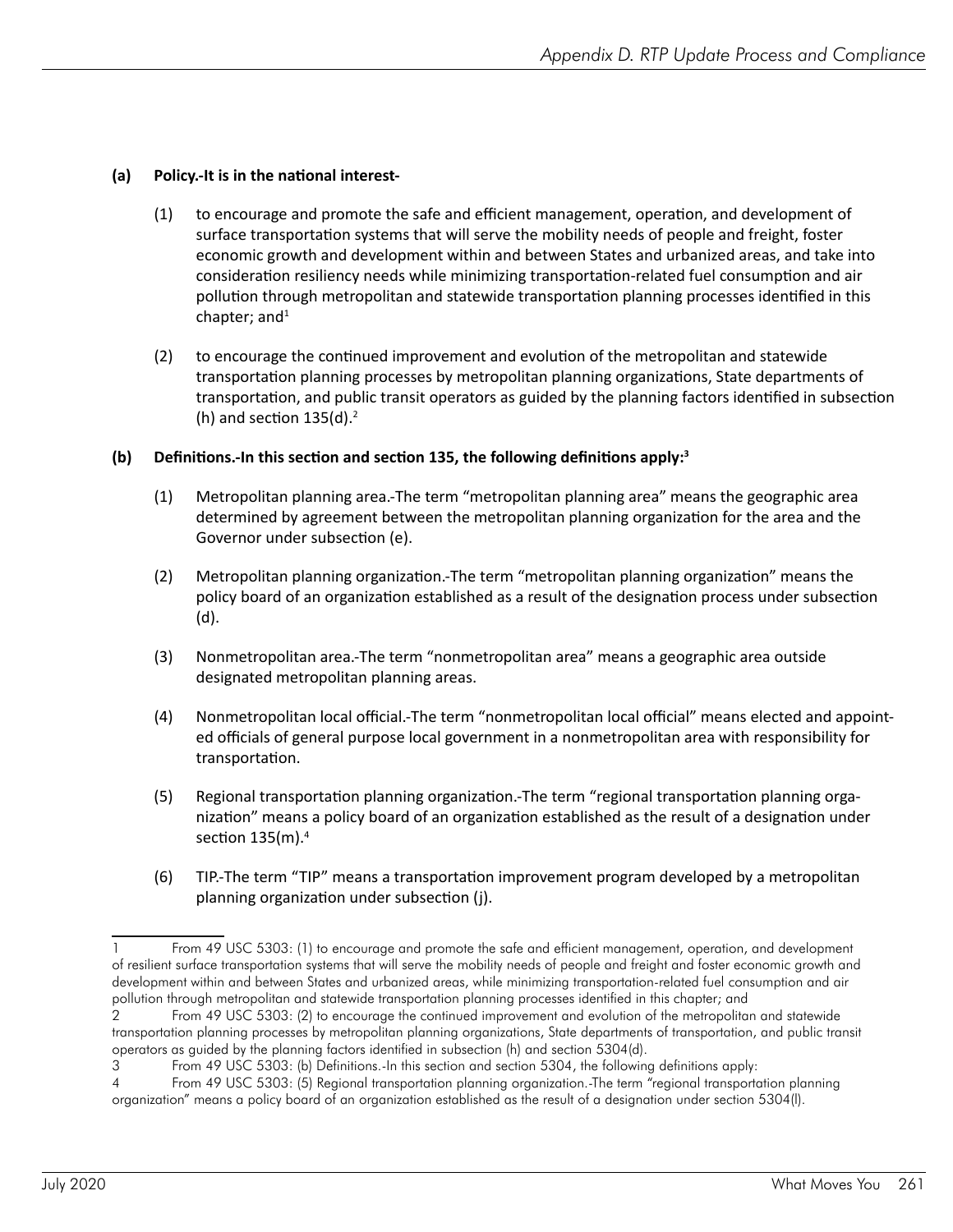(7) Urbanized area.-The term "urbanized area" means a geographic area with a population of 50,000 or more, as determined by the Bureau of the Census.

#### **(c) General Requirements.-**

- (1) Development of long-range plans and tips.-To accomplish the objectives in subsection (a), metropolitan planning organizations designated under subsection (d), in cooperation with the State and public transportation operators, shall develop long-range transportation plans and transportation improvement programs through a performance-driven, outcome-based approach to planning for metropolitan areas of the State.
- (2) Contents.-The plans and TIPs for each metropolitan area shall provide for the development and integrated management and operation of transportation systems and facilities (including accessible pedestrian walkways, bicycle transportation facilities, and intermodal facilities that support intercity transportation, including intercity buses and intercity bus facilities and commuter vanpool providers) that will function as an intermodal transportation system for the metropolitan planning area and as an integral part of an intermodal transportation system for the State and the United States.
- (3) Process of development.-The process for developing the plans and TIPs shall provide for consideration of all modes of transportation and shall be continuing, cooperative, and comprehensive to the degree appropriate, based on the complexity of the transportation problems to be addressed.

#### **(d) Designation of Metropolitan Planning Organizations.-**

*Text omitted. Not specific to the long range plan.*

#### **(e) Metropolitan Planning Area Boundaries.-**

*Text omitted. Not specific to the long range plan.*

#### **(f) Coordination in Multistate Areas.-**

*Text omitted. Not specific to the long range plan.*

#### **(g) MPO Consultation in Plan and TIP Coordination.-**

- (1) Nonattainment areas.-If more than 1 metropolitan planning organization has authority within a metropolitan area or an area which is designated as a nonattainment area for ozone or carbon monoxide under the Clean Air Act (42 U.S.C. 7401 et seq.), each metropolitan planning organization shall consult with the other metropolitan planning organizations designated for such area and the State in the coordination of plans and TIPs required by this section.
- (2) Transportation improvements located in multiple mpos.-If a transportation improvement, funded from the Highway Trust Fund or authorized under chapter 53 of title 49, is located within the boundaries of more than 1 metropolitan planning area, the metropolitan planning organizations shall coordinate plans and TIPs regarding the transportation improvement.<sup>5</sup>

<sup>5</sup> From 49 USC 5303: (2) Transportation improvements located in multiple mpos.-If a transportation improvement, funded under this chapter or title 23, is located within the boundaries of more than 1 metropolitan planning area, the metropolitan planning organizations shall coordinate plans and TIPs regarding the transportation improvement.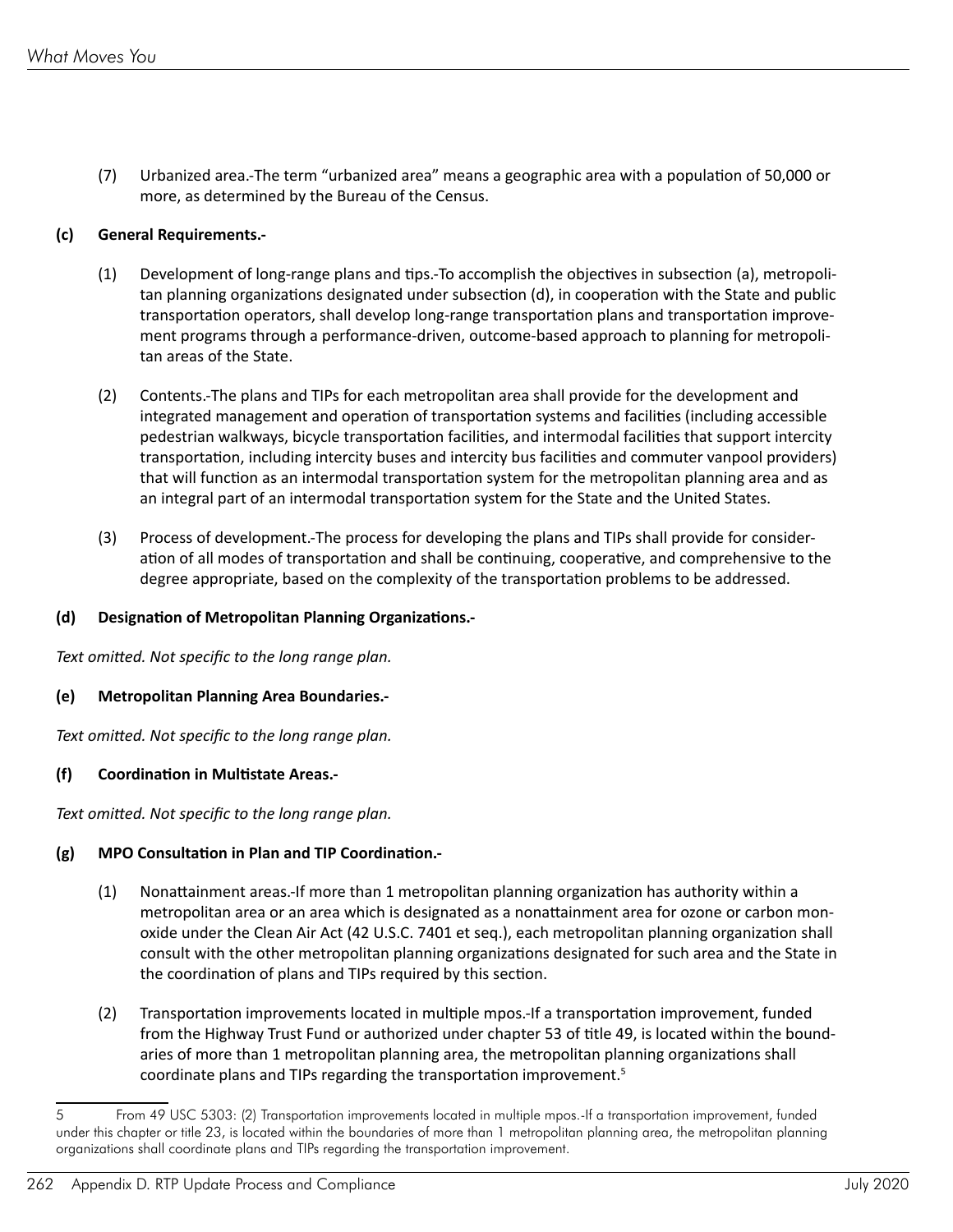- (3) Relationship with other planning officials.-
	- (A) In general.-The Secretary shall encourage each metropolitan planning organization to consult with officials responsible for other types of planning activities that are affected by transportation in the area (including State and local planned growth, economic development, tourism, natural disaster risk reduction, environmental protection, airport operations, and freight movements) or to coordinate its planning process, to the maximum extent practicable, with such planning activities.
	- (B) Requirements.-Under the metropolitan planning process, transportation plans and TIPs shall be developed with due consideration of other related planning activities within the metropolitan area, and the process shall provide for the design and delivery of transportation services within the metropolitan area that are provided by-
		- (i) recipients of assistance under chapter 53 of title  $49;^6$
		- (ii) governmental agencies and nonprofit organizations (including representatives of the agencies and organizations) that receive Federal assistance from a source other than the Department of Transportation to provide nonemergency transportation services; and
		- (iii) recipients of assistance under section 204.<sup>7</sup>

#### **(h) Scope of Planning Process.-**

- (1) In general.-The metropolitan planning process for a metropolitan planning area under this section shall provide for consideration of projects and strategies that will-
	- (A) support the economic vitality of the metropolitan area, especially by enabling global competitiveness, productivity, and efficiency;
	- (B) increase the safety of the transportation system for motorized and nonmotorized users;
	- (C) increase the security of the transportation system for motorized and nonmotorized users;
	- (D) increase the accessibility and mobility of people and for freight;
	- (E) protect and enhance the environment, promote energy conservation, improve the quality of life, and promote consistency between transportation improvements and State and local planned growth and economic development patterns;
	- (F) enhance the integration and connectivity of the transportation system, across and between modes, for people and freight;
	- (G) promote efficient system management and operation;

<sup>6</sup> From 49 USC 5303: (i) recipients of assistance under this chapter;

<sup>7</sup> From 49 USC 5303: (iii) recipients of assistance under section 204 of title 23.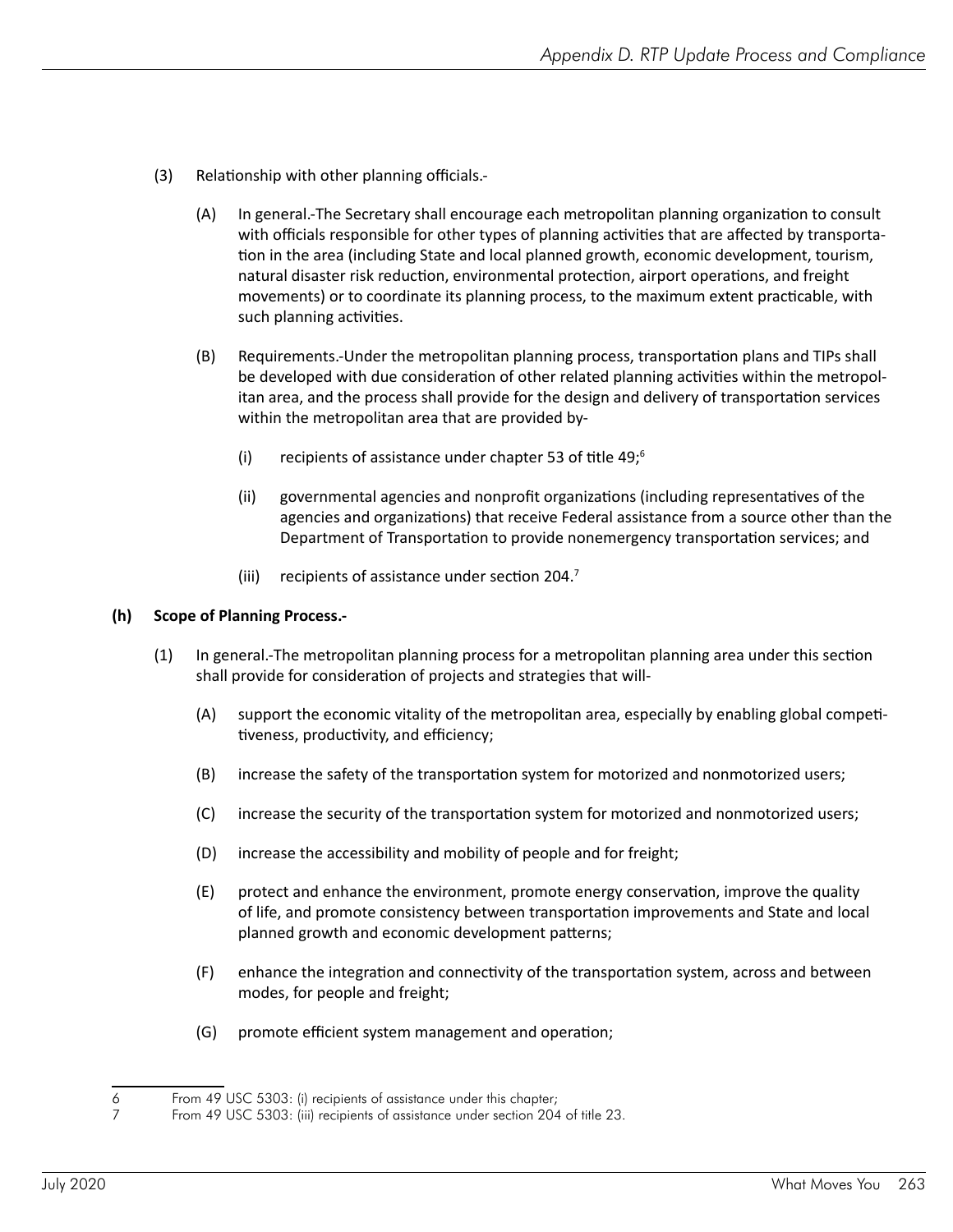- (H) emphasize the preservation of the existing transportation system; $^8$
- (I) improve the resiliency and reliability of the transportation system and reduce or mitigate stormwater impacts of surface transportation; and9
- (J) enhance travel and tourism. $10$
- (2) Performance-based approach.-
	- (A) In general.-The metropolitan transportation planning process shall provide for the establishment and use of a performance-based approach to transportation decisionmaking to support the national goals described in section 150(b) of this title and the general purposes described in section 5301 of title 49.<sup>11</sup>
	- (B) Performance targets.-
		- (i) Surface transportation performance targets.-
			- (I) In general.-Each metropolitan planning organization shall establish performance targets that address the performance measures described in section 150(c), where applicable, to use in tracking progress towards attainment of critical outcomes for the region of the metropolitan planning organization.<sup>12</sup>
			- (II) Coordination.-Selection of performance targets by a metropolitan planning organization shall be coordinated with the relevant State to ensure consistency, to the maximum extent practicable.
		- (ii) Public transportation performance targets.-Selection of performance targets by a metropolitan planning organization shall be coordinated, to the maximum extent practicable, with providers of public transportation to ensure consistency with sections 5326(c) and 5329(d) of title 49.<sup>13</sup>
	- (C) Timing.-Each metropolitan planning organization shall establish the performance targets under subparagraph (B) not later than 180 days after the date on which the relevant State or provider of public transportation establishes the performance targets.

13 From 49 USC 5303: (ii) Public transportation performance targets.-Selection of performance targets by a metropolitan planning organization shall be coordinated, to the maximum extent practicable, with providers of public transportation to ensure consistency with sections 5326(c) and 5329(d).

<sup>8</sup> From 49 USC 5303: (H) emphasize the preservation of the existing transportation system; and

<sup>9</sup> From 49 USC 5303: (I) improve the resiliency and reliability of the transportation system.

<sup>10</sup> Not in 49 USC 5303.

<sup>11</sup> From 49 USC 5303: (A) In general.-The metropolitan transportation planning process shall provide for the establishment and use of a performance-based approach to transportation decisionmaking to support the national goals described in section 150(b) of title 23 and the general purposes described in section 5301.

<sup>12</sup> From 49 USC 5303: (I) In general.-Each metropolitan planning organization shall establish performance targets that address the performance measures described in section 150(c) of title 23, where applicable, to use in tracking progress towards attainment of critical outcomes for the region of the metropolitan planning organization.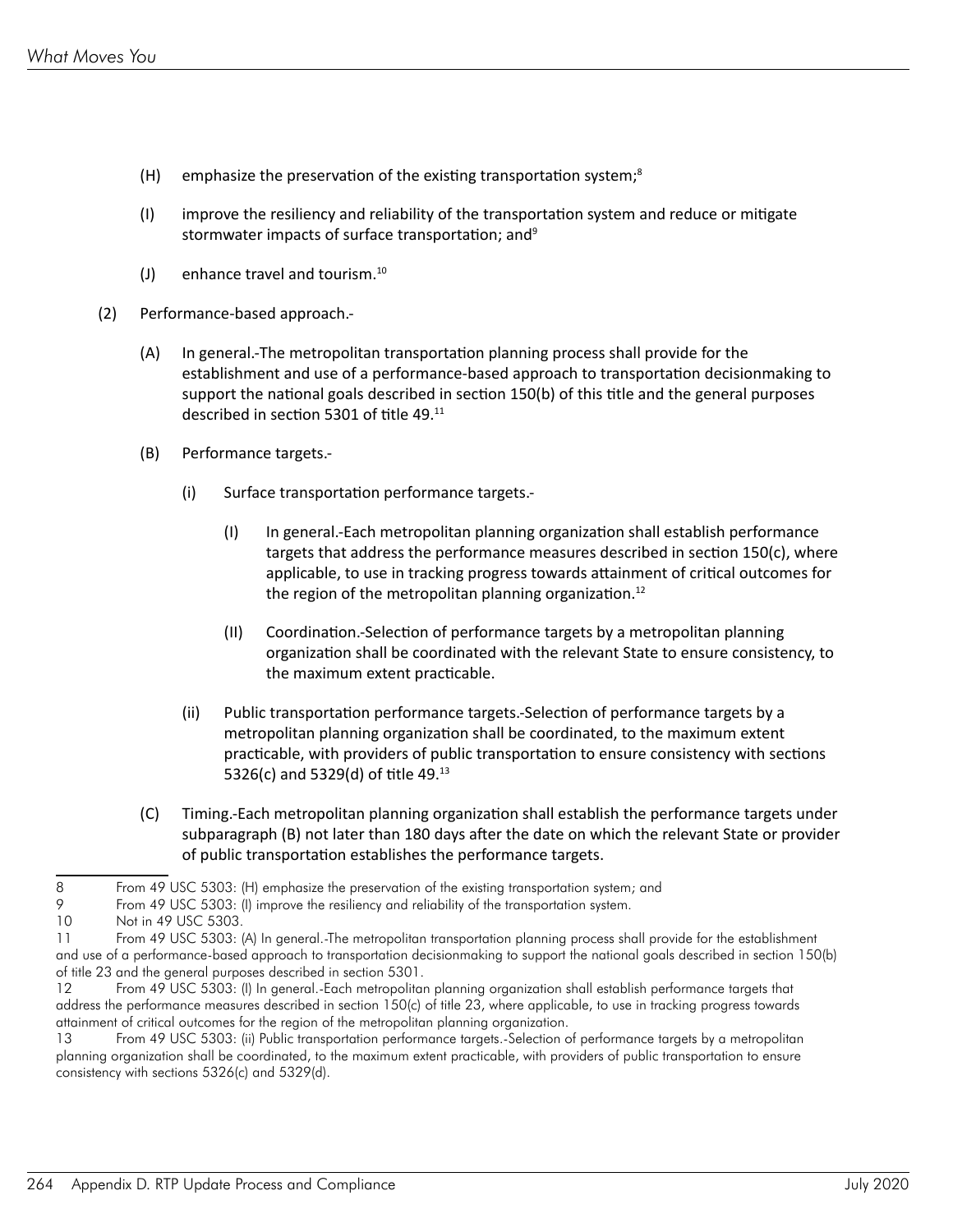- (D) Integration of other performance-based plans.-A metropolitan planning organization shall integrate in the metropolitan transportation planning process, directly or by reference, the goals, objectives, performance measures, and targets described in other State transportation plans and transportation processes, as well as any plans developed under chapter 53 of title 49 by providers of public transportation, required as part of a performance-based program.<sup>14</sup>
- (3) Failure to consider factors.-The failure to consider any factor specified in paragraphs (1) and (2) shall not be reviewable by any court under this title or chapter 53 of title 49, subchapter II of chapter 5 of title 5, or chapter 7 of title 5 in any matter affecting a transportation plan, a TIP, a project or strategy, or the certification of a planning process.<sup>15</sup>

#### **(i) Development of Transportation Plan.-**

- (1) Requirements.-
	- (A) In general.-Each metropolitan planning organization shall prepare and update a transportation plan for its metropolitan planning area in accordance with the requirements of this subsection.
	- (B) Frequency.-
		- (i) In general.-The metropolitan planning organization shall prepare and update such plan every 4 years (or more frequently, if the metropolitan planning organization elects to update more frequently) in the case of each of the following:
			- (I) Any area designated as nonattainment, as defined in section  $107(d)$  of the Clean Air Act (42 U.S.C. 7407(d)).
			- (II) Any area that was nonattainment and subsequently designated to attainment in accordance with section 107(d)(3) of that Act (42 U.S.C. 7407(d)(3)) and that is subject to a maintenance plan under section 175A of that Act (42 U.S.C. 7505a).
		- (ii) Other areas.-In the case of any other area required to have a transportation plan in accordance with the requirements of this subsection, the metropolitan planning organization shall prepare and update such plan every 5 years unless the metropolitan planning organization elects to update more frequently.
- (2) Transportation plan.-A transportation plan under this section shall be in a form that the Secretary determines to be appropriate and shall contain, at a minimum, the following:
	- (A) Identification of transportation facilities.-

<sup>14</sup> From 49 USC 5303: (D) Integration of other performance-based plans.-A metropolitan planning organization shall integrate in the metropolitan transportation planning process, directly or by reference, the goals, objectives, performance measures, and targets described in other State transportation plans and transportation processes, as well as any plans developed by recipients of assistance under this chapter, required as part of a performance-based program.

<sup>15</sup> From 49 USC 5303: (3) Failure to consider factors.-The failure to consider any factor specified in paragraphs (1) and (2) shall not be reviewable by any court under this chapter, title 23, subchapter II of chapter 5 of title 5, or chapter 7 of title 5 in any matter affecting a transportation plan, a TIP, a project or strategy, or the certification of a planning process.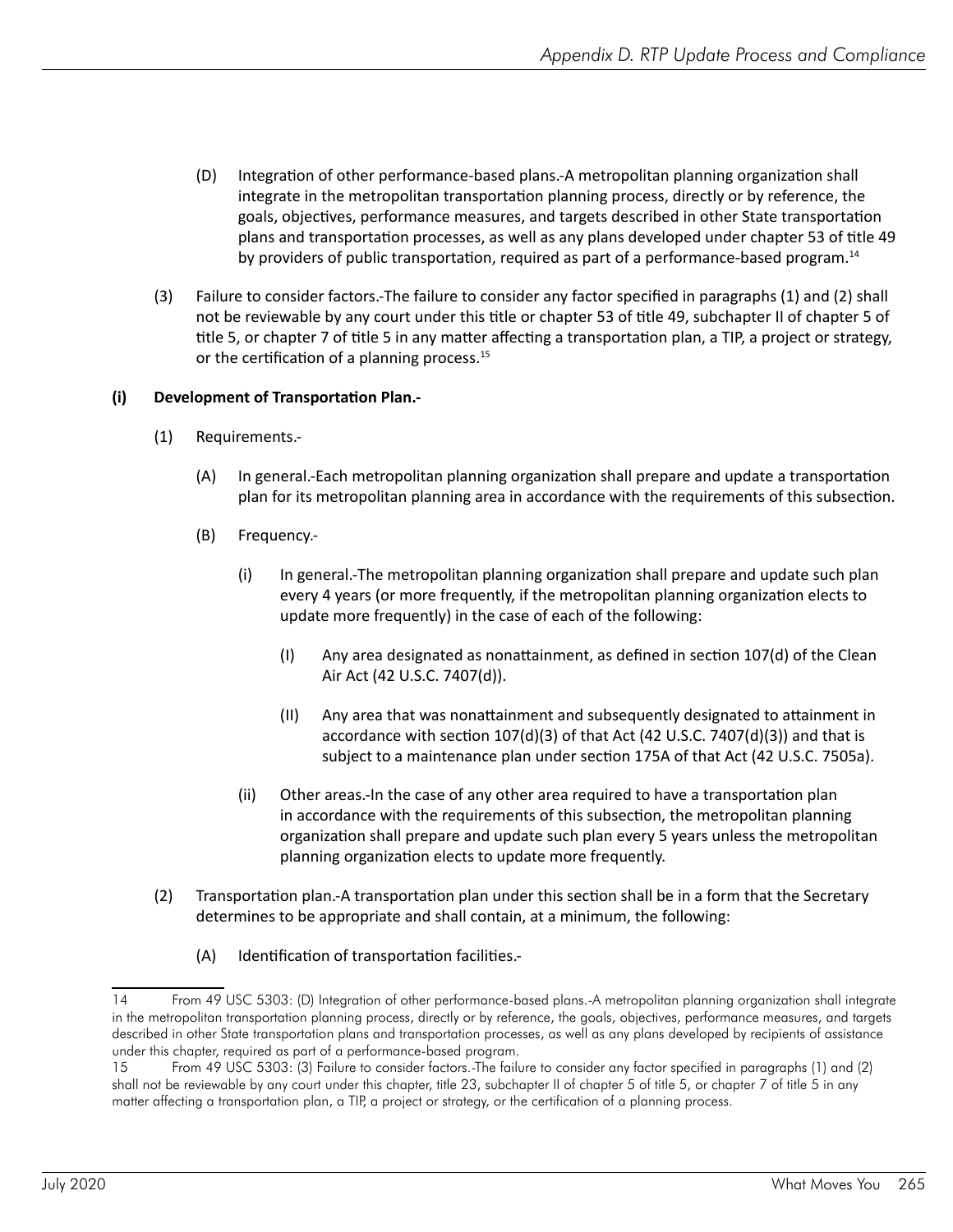- (i) In general.-An identification of transportation facilities (including major roadways, public transportation facilities, intercity bus facilities, multimodal and intermodal facilities, nonmotorized transportation facilities, and intermodal connectors) that should function as an integrated metropolitan transportation system, giving emphasis to those facilities that serve important national and regional transportation functions.
- (ii) Factors.-In formulating the transportation plan, the metropolitan planning organization shall consider factors described in subsection (h) as the factors relate to a 20-year forecast period.
- (B) Performance measures and targets.-A description of the performance measures and performance targets used in assessing the performance of the transportation system in accordance with subsection (h)(2).
- (C) System performance report.-A system performance report and subsequent updates evaluating the condition and performance of the transportation system with respect to the performance targets described in subsection (h)(2), including-
	- (i) progress achieved by the metropolitan planning organization in meeting the performance targets in comparison with system performance recorded in previous reports; and
	- (ii) for metropolitan planning organizations that voluntarily elect to develop multiple scenarios, an analysis of how the preferred scenario has improved the conditions and performance of the transportation system and how changes in local policies and investments have impacted the costs necessary to achieve the identified performance targets.
- (D) Mitigation activities.-
	- (i) In general.-A long-range transportation plan shall include a discussion of types of potential environmental mitigation activities and potential areas to carry out these activities, including activities that may have the greatest potential to restore and maintain the environmental functions affected by the plan.
	- (ii) Consultation.-The discussion shall be developed in consultation with Federal, State, and tribal wildlife, land management, and regulatory agencies.
- (E) Financial plan.-
	- (i) In general.-A financial plan that-
		- (I) demonstrates how the adopted transportation plan can be implemented;
		- (II) indicates resources from public and private sources that are reasonably expected to be made available to carry out the plan; and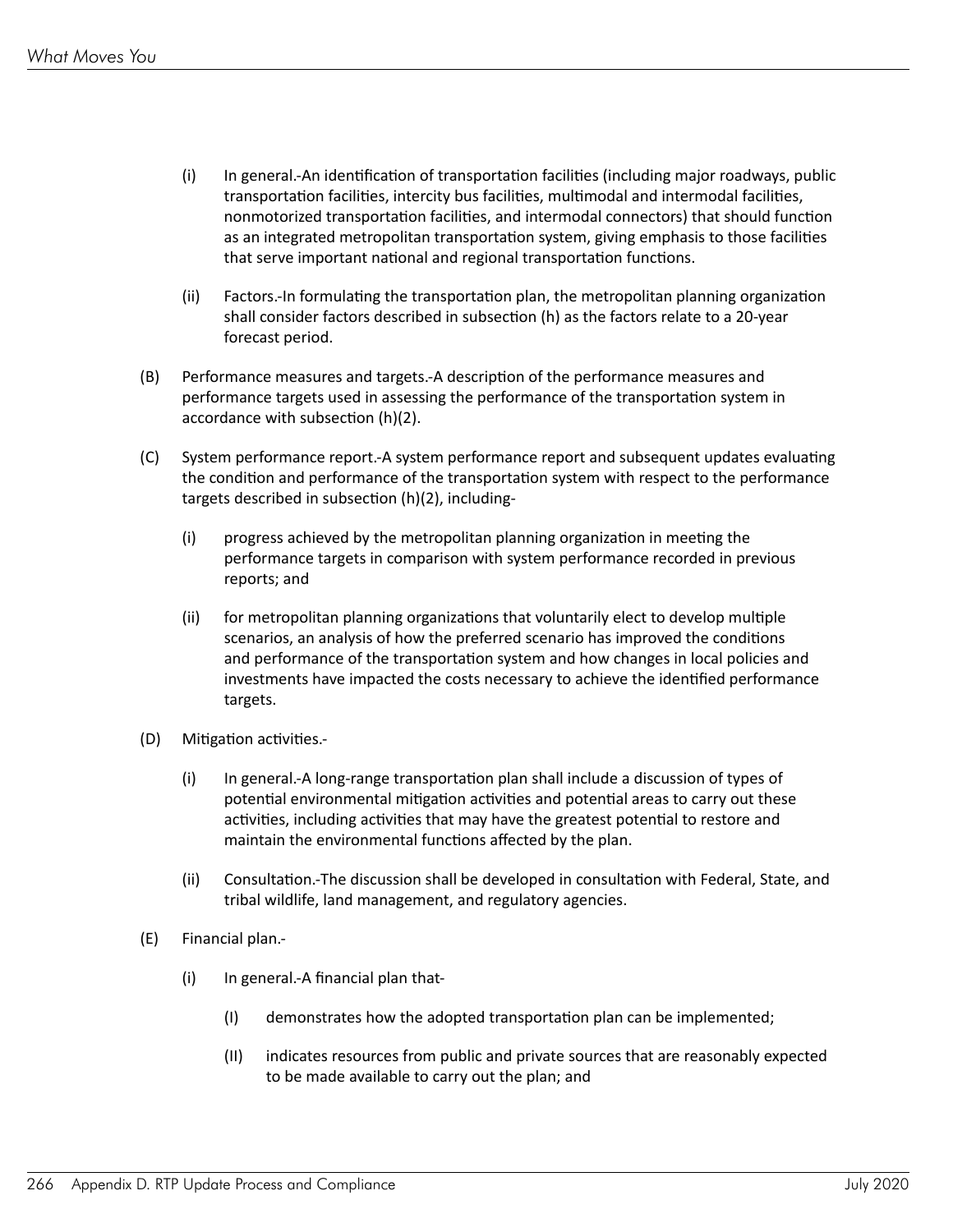- (III) recommends any additional financing strategies for needed projects and programs.
- (ii) Inclusions.-The financial plan may include, for illustrative purposes, additional projects that would be included in the adopted transportation plan if reasonable additional resources beyond those identified in the financial plan were available.
- (iii) Cooperative development.-For the purpose of developing the transportation plan, the metropolitan planning organization, transit operator, and State shall cooperatively develop estimates of funds that will be available to support plan implementation.
- (F) Operational and management strategies.-Operational and management strategies to improve the performance of existing transportation facilities to relieve vehicular congestion and maximize the safety and mobility of people and goods.
- (G) Capital investment and other strategies.-Capital investment and other strategies to preserve the existing and projected future metropolitan transportation infrastructure, provide for multimodal capacity increases based on regional priorities and needs, and reduce the vulnerability of the existing transportation infrastructure to natural disasters.
- (H) Transportation and transit enhancement activities.-Proposed transportation and transit enhancement activities including consideration of the role that intercity buses may play in reducing congestion, pollution, and energy consumption in a cost-effective manner and strategies and investments that preserve and enhance intercity bus systems, including systems that are privately owned and operated.<sup>16</sup>
- (3) Coordination with clean air act agencies.-In metropolitan areas that are in nonattainment for ozone or carbon monoxide under the Clean Air Act (42 U.S.C. 7401 et seq.), the metropolitan planning organization shall coordinate the development of a transportation plan with the process for development of the transportation control measures of the State implementation plan required by that Act.
- (4) Optional scenario development.-
	- (A) In general.-A metropolitan planning organization may, while fitting the needs and complexity of its community, voluntarily elect to develop multiple scenarios for consideration as part of the development of the metropolitan transportation plan, in accordance with subparagraph (B).
	- (B) Recommended components.-A metropolitan planning organization that chooses to develop multiple scenarios under subparagraph (A) shall be encouraged to consider-
		- (i) potential regional investment strategies for the planning horizon;

<sup>16</sup> From 49 USC 5303: (H) Transportation and transit enhancement activities.-Proposed transportation and transit enhancement activities, including consideration of the role that intercity buses may play in reducing congestion, pollution, and energy consumption in a cost-effective manner and strategies and investments that preserve and enhance intercity bus systems, including systems that are privately owned and operated.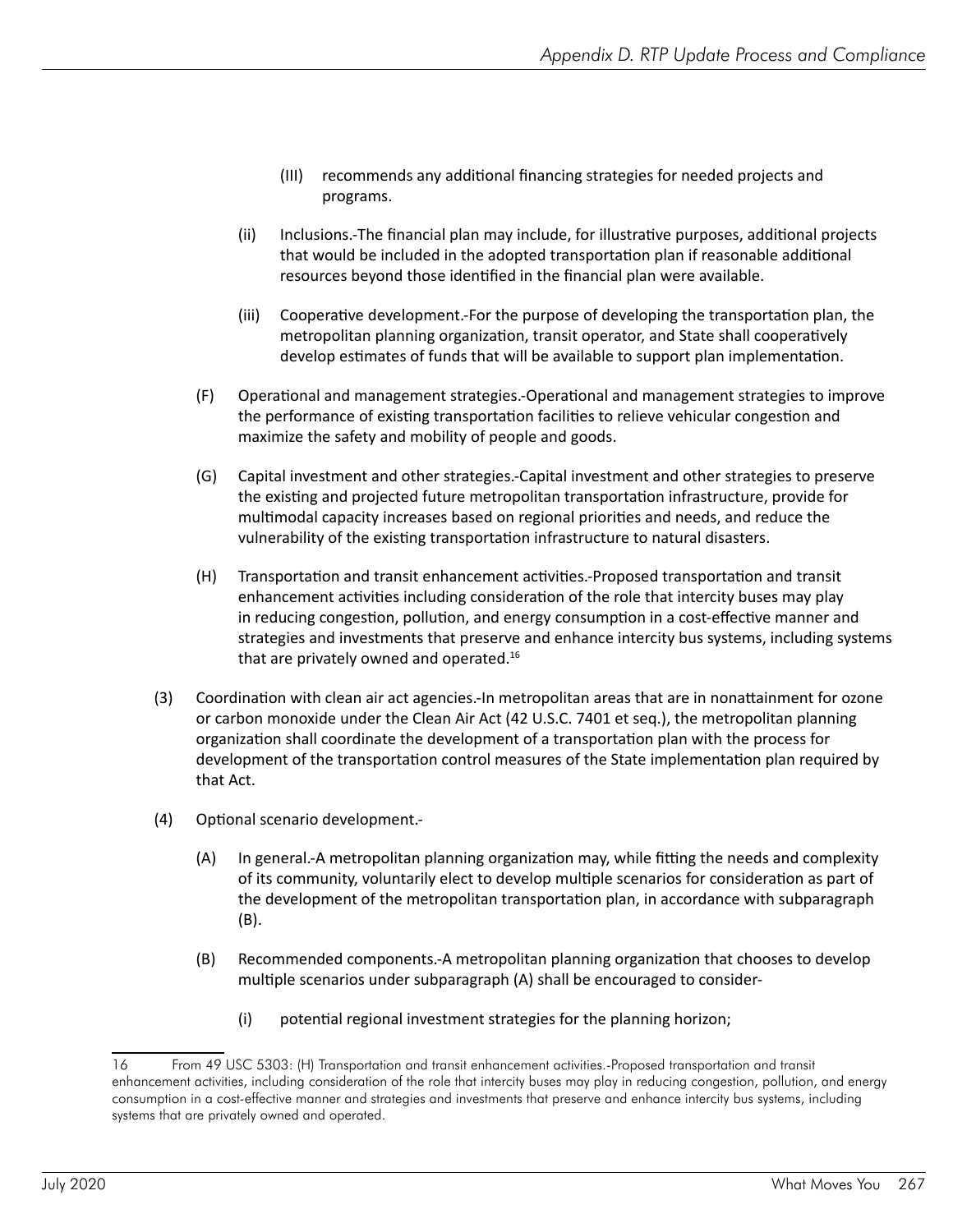- (ii) assumed distribution of population and employment;
- (iii) a scenario that, to the maximum extent practicable, maintains baseline conditions for the performance measures identified in subsection (h)(2);
- $(iv)$  a scenario that improves the baseline conditions for as many of the performance measures identified in subsection (h)(2) as possible;
- (v) revenue constrained scenarios based on the total revenues expected to be available over the forecast period of the plan; and
- (vi) estimated costs and potential revenues available to support each scenario.
- (C) Metrics.-In addition to the performance measures identified in section 150(c), metropolitan planning organizations may evaluate scenarios developed under this paragraph using locallydeveloped measures.<sup>17</sup>
- (5) Consultation.-
	- (A) In general.-In each metropolitan area, the metropolitan planning organization shall consult, as appropriate, with State and local agencies responsible for land use management, natural resources, environmental protection, conservation, and historic preservation concerning the development of a long-range transportation plan.
	- (B) Issues.-The consultation shall involve, as appropriate-
		- (i) comparison of transportation plans with State conservation plans or maps, if available; or
		- (ii) comparison of transportation plans to inventories of natural or historic resources, if available.
- (6) Participation by interested parties.-
	- (A) In general.-Each metropolitan planning organization shall provide citizens, affected public agencies, representatives of public transportation employees, public ports, freight shippers, providers of freight transportation services, private providers of transportation (including intercity bus operators, employer-based commuting programs, such as a carpool program, vanpool program, transit benefit program, parking cash-out program, shuttle program, or telework program), representatives of users of public transportation, representatives of users of pedestrian walkways and bicycle transportation facilities, representatives of the disabled, and other interested parties with a reasonable opportunity to comment on the transportation plan.
	- (B) Contents of participation plan.-A participation plan-

<sup>17</sup> From 49 USC 5303: (C) Metrics.-In addition to the performance measures identified in section 150(c) of title 23, metropolitan planning organizations may evaluate scenarios developed under this paragraph using locally-developed measures.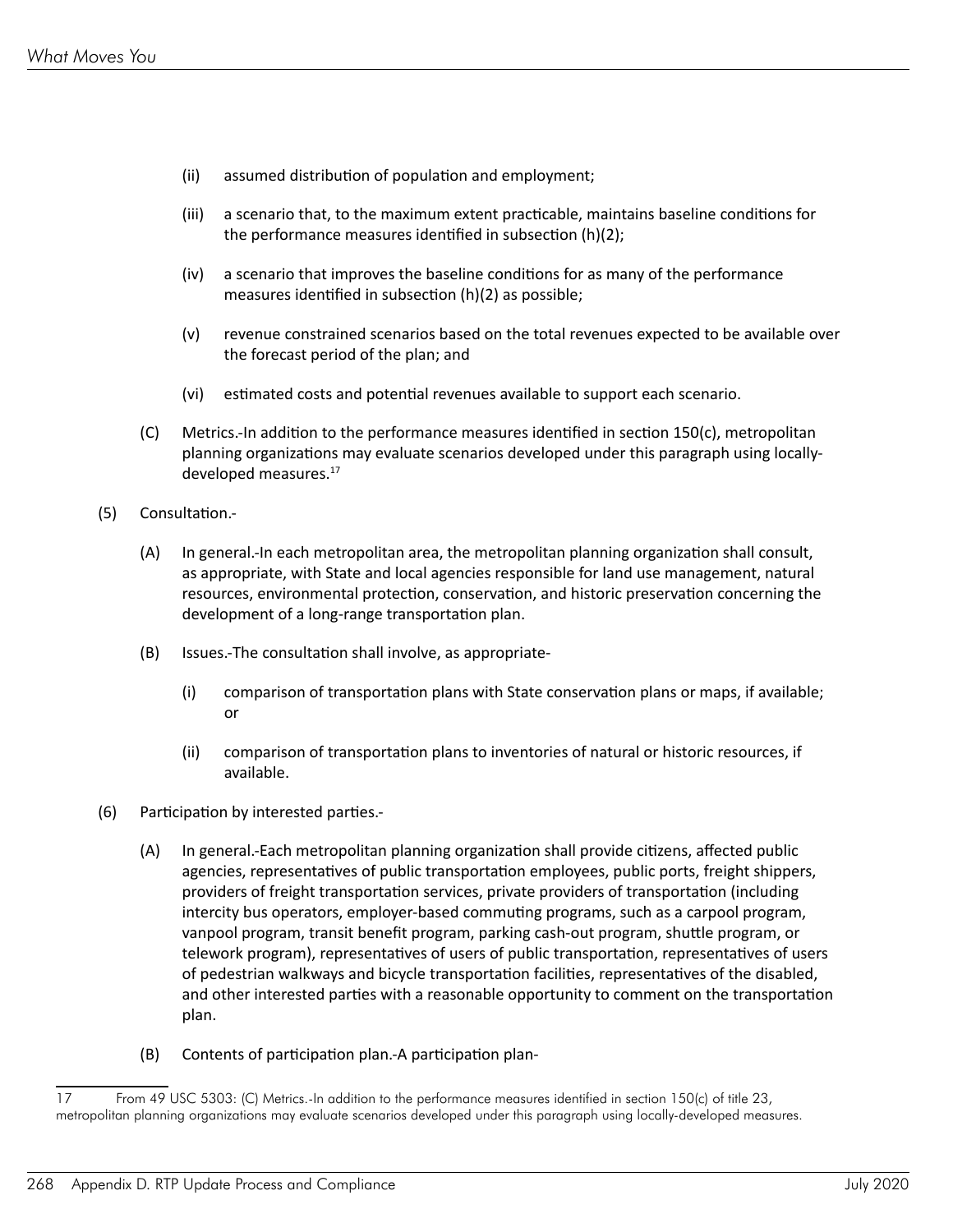- (i) shall be developed in consultation with all interested parties; and
- (ii) shall provide that all interested parties have reasonable opportunities to comment on the contents of the transportation plan.
- (C) Methods.-In carrying out subparagraph (A), the metropolitan planning organization shall, to the maximum extent practicable-
	- (i) hold any public meetings at convenient and accessible locations and times;
	- (ii) employ visualization techniques to describe plans; and
	- (iii) make public information available in electronically accessible format and means, such as the World Wide Web, as appropriate to afford reasonable opportunity for consideration of public information under subparagraph (A).
- (7) Publication.-A transportation plan involving Federal participation shall be published or otherwise made readily available by the metropolitan planning organization for public review, including (to the maximum extent practicable) in electronically accessible formats and means, such as the World Wide Web, approved by the metropolitan planning organization and submitted for information purposes to the Governor at such times and in such manner as the Secretary shall establish.
- (8) Selection of projects from illustrative list.-Notwithstanding paragraph (2)(E), a State or metropolitan planning organization shall not be required to select any project from the illustrative list of additional projects included in the financial plan under paragraph (2)(E).

#### **(j) Metropolitan TIP.-**

*Text omitted. Not specific to the long range plan.*

#### **(k) Transportation Management Areas.-**

*Text omitted. Not specific to the long range plan because TRPC is not a Transportation Management Area.*

#### **(l) Report on Performance-based Planning Processes.-**

*Text omitted. This section outlines requirements for the federal Secretary of Transportation.*

#### **(m) Abbreviated Plans for Certain Areas.-**

(1) In general.-Subject to paragraph (2), in the case of a metropolitan area not designated as a transportation management area under this section, the Secretary may provide for the development of an abbreviated transportation plan and TIP for the metropolitan planning area that the Secretary determines is appropriate to achieve the purposes of this section, taking into account the complexity of transportation problems in the area.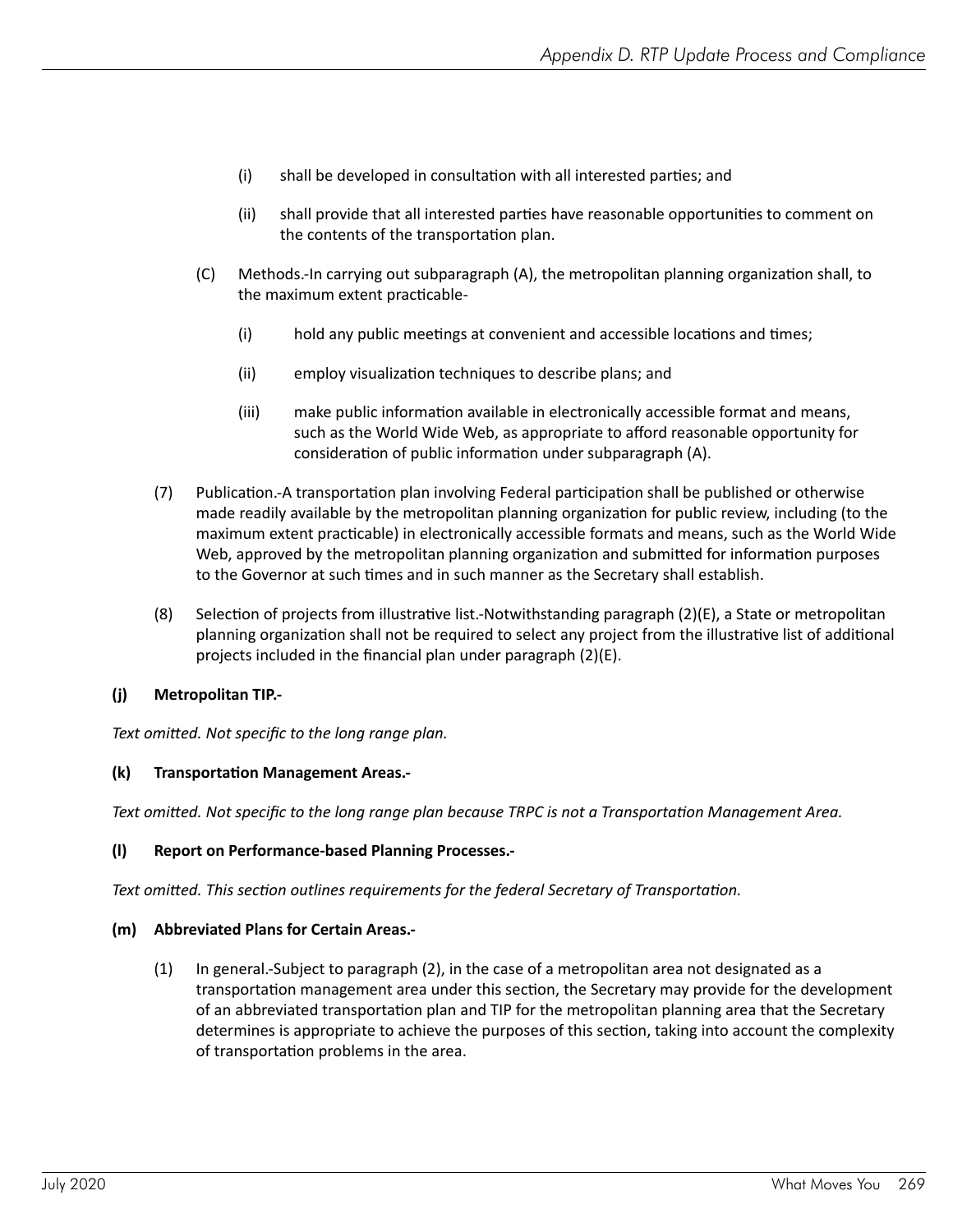(2) Nonattainment areas.-The Secretary may not permit abbreviated plans or TIPs for a metropolitan area that is in nonattainment for ozone or carbon monoxide under the Clean Air Act (42 U.S.C. 7401 et seq.).

#### **(n) Additional Requirements for Certain Nonattainment Areas.-**

*Text omitted. Not applicable to the long range plan because TRPC is in attainment and is not a transportation management area.*

- **(o) Limitation on Statutory Construction.-**Nothing in this section shall be construed to confer on a metropolitan planning organization the authority to impose legal requirements on any transportation facility, provider, or project not eligible under this title or chapter 53 of title 49.<sup>18</sup>
- **(p) Funding.-**Funds apportioned under paragraphs (5)(D) and (6) of section 104(b) of this title or section 5305(g) of title 49 shall be available to carry out this section.<sup>19</sup>
- **(q) Continuation of Current Review Practice.-**Since plans and TIPs described in this section are subject to a reasonable opportunity for public comment, since individual projects included in plans and TIPs are subject to review under the National Environmental Policy Act of 1969 (42 U.S.C. 4321 et seq.), and since decisions by the Secretary concerning plans and TIPs described in this section have not been reviewed under that Act as of January 1, 1997, any decision by the Secretary concerning a plan or TIP described in this section shall not be considered to be a Federal action subject to review under that Act.

#### **(r) Bi-State Metropolitan Planning Organization.-**

*Text omitted. Not specific to the long range plan.*

<sup>18</sup> From 49 USC 5303: (o) Limitation on Statutory Construction.-Nothing in this section shall be construed to confer on a metropolitan planning organization the authority to impose legal requirements on any transportation facility, provider, or project not eligible under this chapter or title 23.

<sup>19</sup> From 49 USC 5303: (p) Funding.-Funds apportioned under section 104(b)(5) of title 23 or section 5305(g) shall be available to carry out this section.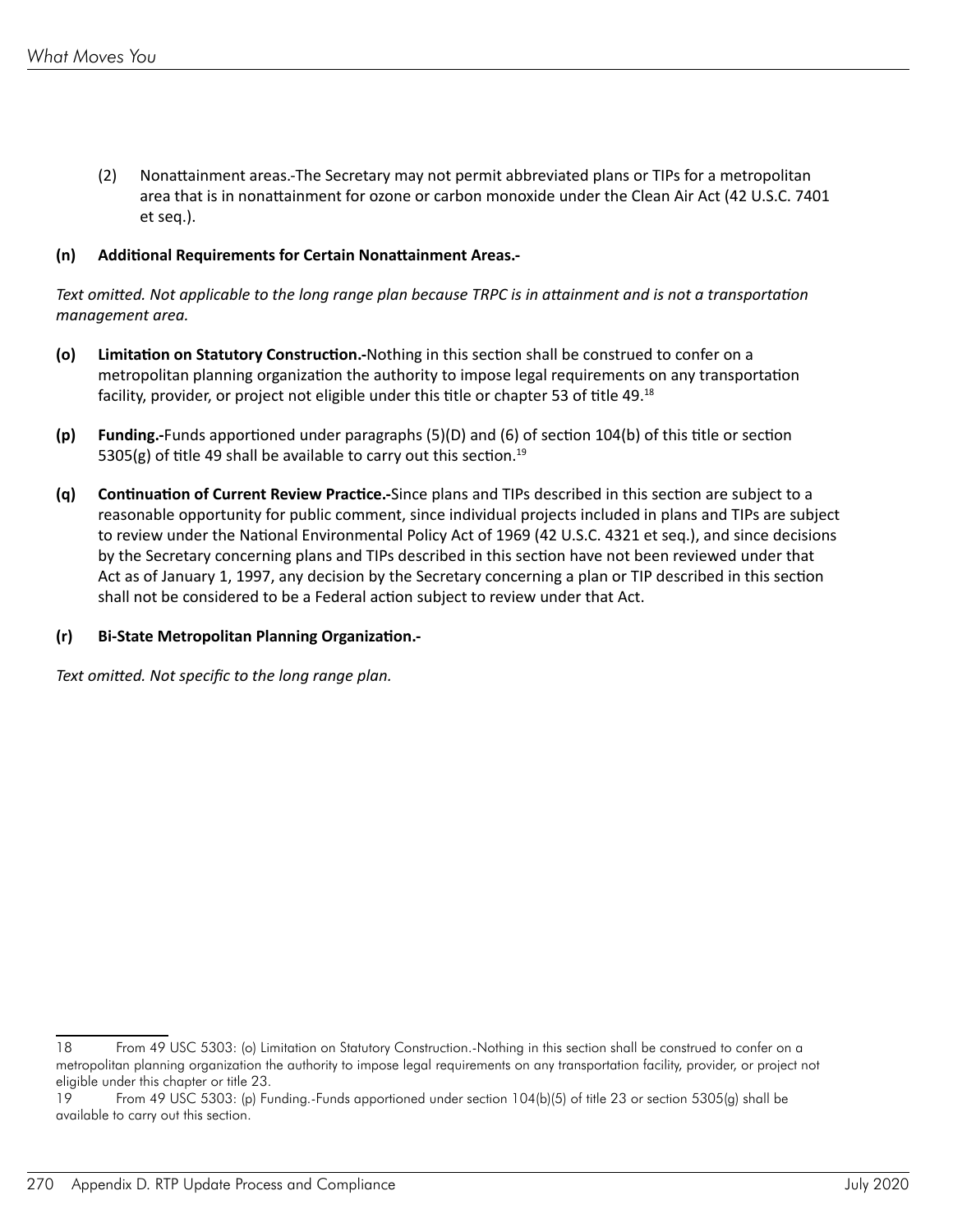### 23 CFR 450 Subpart C: Metropolitan transportation planning and programming

### From Title 23-Highways Part 450 -Planning Assistance and Standards

Subpart C: Metropolitan Transportation Planning and Programming

Text contains those regulations in effect May 24, 2019 ([http://www.ecfr.gov/\)](http://www.ecfr.gov/).

The United States Code of Federal Regulations (CFR) is the codification of the general and permanent rules and regulations (sometimes called administrative law) published in the Federal Register by the executive departments and agencies of the federal government. It is divided into 50 titles that represent broad areas subject to Federal regulation.

This text reflects the requirements of the Fixing America's Surface Transportation (FAST) Act approved in December 2015, which requires the use of a performance-based approach to decision-making.

#### §450.300 Purpose.

The purposes of this subpart are to implement the provisions of 23 U.S.C. 134, 23 U.S.C. 150, and 49 U.S.C. 5303, as amended, which:

- (a) Set forth the national policy that the MPO designated for each urbanized area is to carry out a continuing, cooperative, and comprehensive performance-based multimodal transportation planning process, including the development of a metropolitan transportation plan and a TIP, that encourages and promotes the safe and efficient development, management, and operation of surface transportation systems to serve the mobility needs of people and freight (including accessible pedestrian walkways, bicycle transportation facilities, and intermodal facilities that support intercity transportation, including intercity buses and intercity bus facilities and commuter vanpool providers) fosters economic growth and development, and takes into consideration resiliency needs, while minimizing transportation-related fuel consumption and air pollution; and
- (b) Encourages continued development and improvement of metropolitan transportation planning processes guided by the planning factors set forth in 23 U.S.C. 134(h) and 49 U.S.C. 5303(h).

#### §450.302 Applicability.

The provisions of this subpart are applicable to organizations and entities responsible for the transportation planning and programming processes in metropolitan planning areas.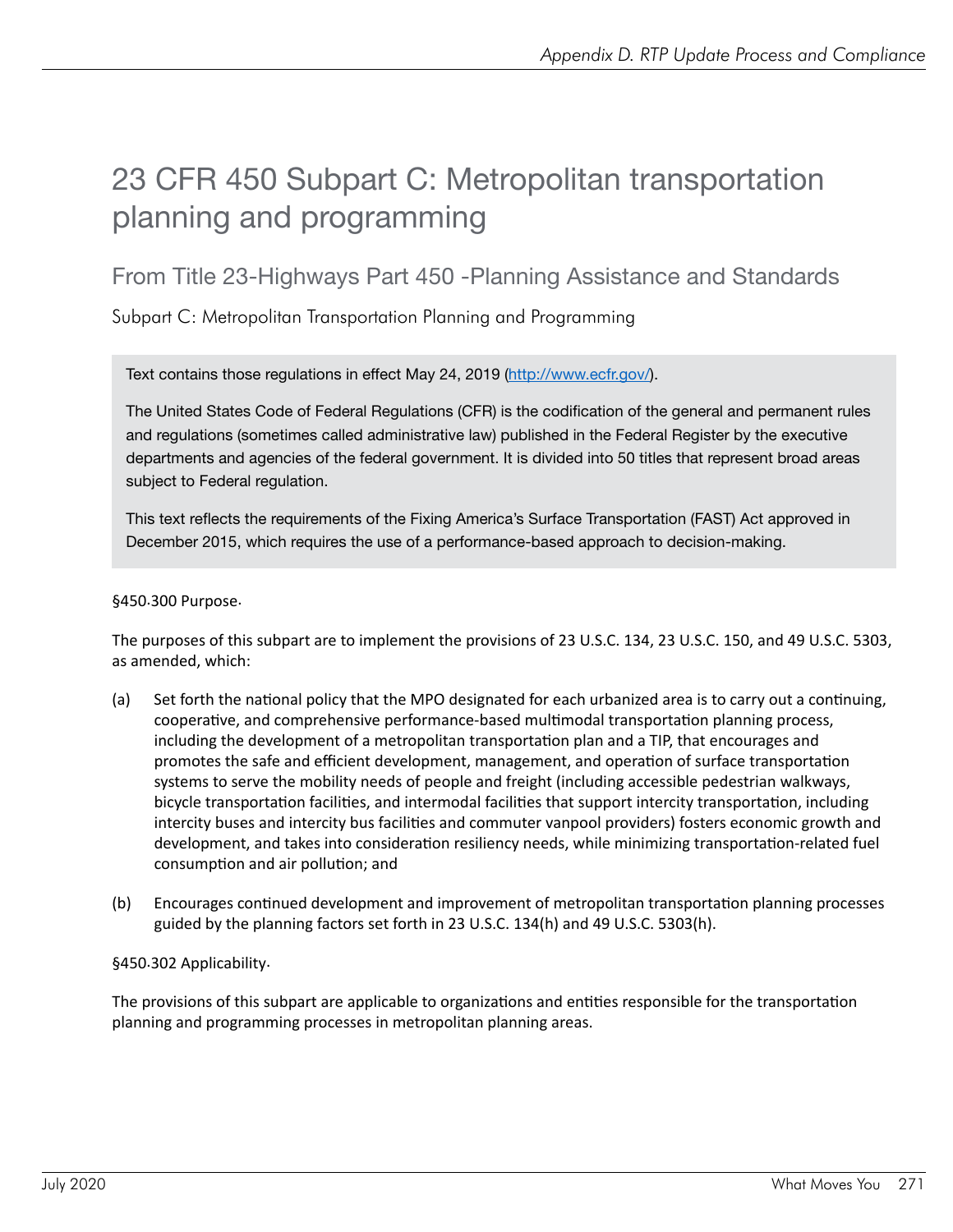#### §450.304 Definitions.

Except as otherwise provided in subpart A of this part, terms defined in 23 U.S.C. 101(a) and 49 U.S.C. 5302 are used in this subpart as so defined.

§450.306 Scope of the metropolitan transportation planning process.

- (a) To accomplish the objectives in §450.300 and §450.306(b), metropolitan planning organizations designated under §450.310, in cooperation with the State and public transportation operators, shall develop longrange transportation plans and TIPs through a performance-driven, outcome-based approach to planning for metropolitan areas of the State.
- (b) The metropolitan transportation planning process shall be continuous, cooperative, and comprehensive, and provide for consideration and implementation of projects, strategies, and services that will address the following factors:
	- (1) Support the economic vitality of the metropolitan area, especially by enabling global competitiveness, productivity, and efficiency;
	- (2) Increase the safety of the transportation system for motorized and non-motorized users;
	- (3) Increase the security of the transportation system for motorized and non-motorized users;
	- (4) Increase accessibility and mobility of people and freight;
	- (5) Protect and enhance the environment, promote energy conservation, improve the quality of life, and promote consistency between transportation improvements and State and local planned growth and economic development patterns;
	- (6) Enhance the integration and connectivity of the transportation system, across and between modes, for people and freight;
	- (7) Promote efficient system management and operation;
	- (8) Emphasize the preservation of the existing transportation system;
	- (9) Improve the resiliency and reliability of the transportation system and reduce or mitigate stormwater impacts of surface transportation; and
	- (10) Enhance travel and tourism.
- (c) Consideration of the planning factors in paragraph (b) of this section shall be reflected, as appropriate, in the metropolitan transportation planning process. The degree of consideration and analysis of the factors should be based on the scale and complexity of many issues, including transportation system development, land use, employment, economic development, human and natural environment (including Section 4(f) properties as defined in 23 CFR 774.17), and housing and community development.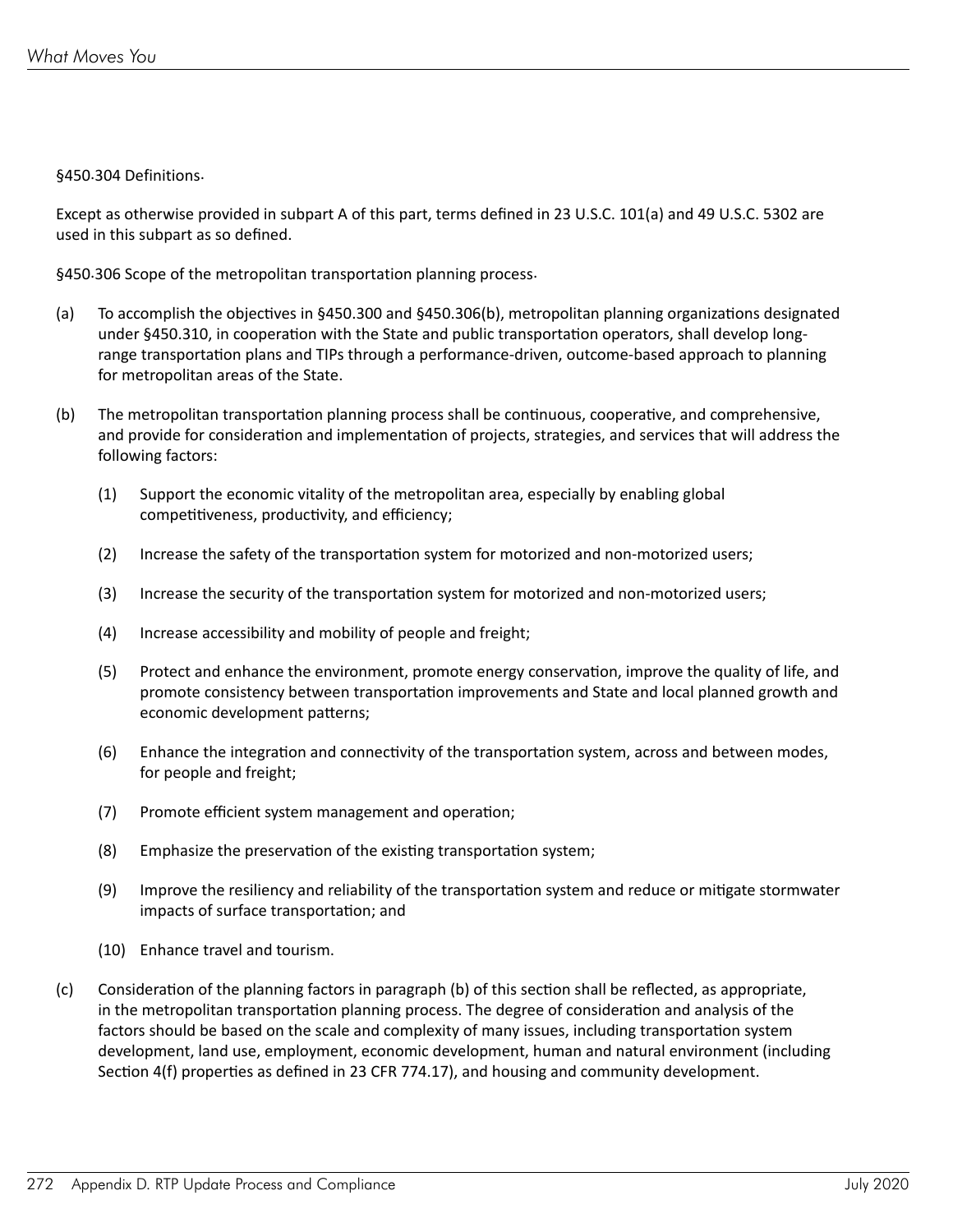- (d) Performance-based approach.
	- (1) The metropolitan transportation planning process shall provide for the establishment and use of a performance-based approach to transportation decisionmaking to support the national goals described in 23 U.S.C. 150(b) and the general purposes described in 49 U.S.C. 5301(c).
	- (2) Establishment of performance targets by metropolitan planning organizations.
		- (i) Each metropolitan planning organization shall establish performance targets that address the performance measures or standards established under 23 CFR part 490 (where applicable), 49 U.S.C. 5326(c), and 49 U.S.C. 5329(d) to use in tracking progress toward attainment of critical outcomes for the region of the metropolitan planning organization.
		- (ii) The selection of targets that address performance measures described in 23 U.S.C. 150 $(c)$ shall be in accordance with the appropriate target setting framework established at 23 CFR part 490, and shall be coordinated with the relevant State(s) to ensure consistency, to the maximum extent practicable.
		- (iii) The selection of performance targets that address performance measures described in 49 U.S.C. 5326(c) and 49 U.S.C. 5329(d) shall be coordinated, to the maximum extent practicable, with public transportation providers to ensure consistency with the performance targets that public transportation providers establish under 49 U.S.C. 5326(c) and 49 U.S.C. 5329(d).
	- (3) Each MPO shall establish the performance targets under paragraph  $(d)(2)$  of this section not later than 180 days after the date on which the relevant State or provider of public transportation establishes the performance targets.
	- (4) An MPO shall integrate in the metropolitan transportation planning process, directly or by reference, the goals, objectives, performance measures, and targets described in other State transportation plans and transportation processes, as well as any plans developed under 49 U.S.C. chapter 53 by providers of public transportation, required as part of a performance-based program including:
		- (i) The State asset management plan for the NHS, as defined in 23 U.S.C. 119(e) and the Transit Asset Management Plan, as discussed in 49 U.S.C. 5326;
		- (ii) Applicable portions of the HSIP, including the SHSP, as specified in 23 U.S.C. 148;
		- (iii) The Public Transportation Agency Safety Plan in 49 U.S.C. 5329(d);
		- (iv) Other safety and security planning and review processes, plans, and programs, as appropriate;
		- (v) The Congestion Mitigation and Air Quality Improvement Program performance plan in 23 U.S.C. 149(l), as applicable;
		- (vi) Appropriate (metropolitan) portions of the State Freight Plan (MAP-21 section 1118);
		- (vii) The congestion management process, as defined in 23 CFR 450.322, if applicable; and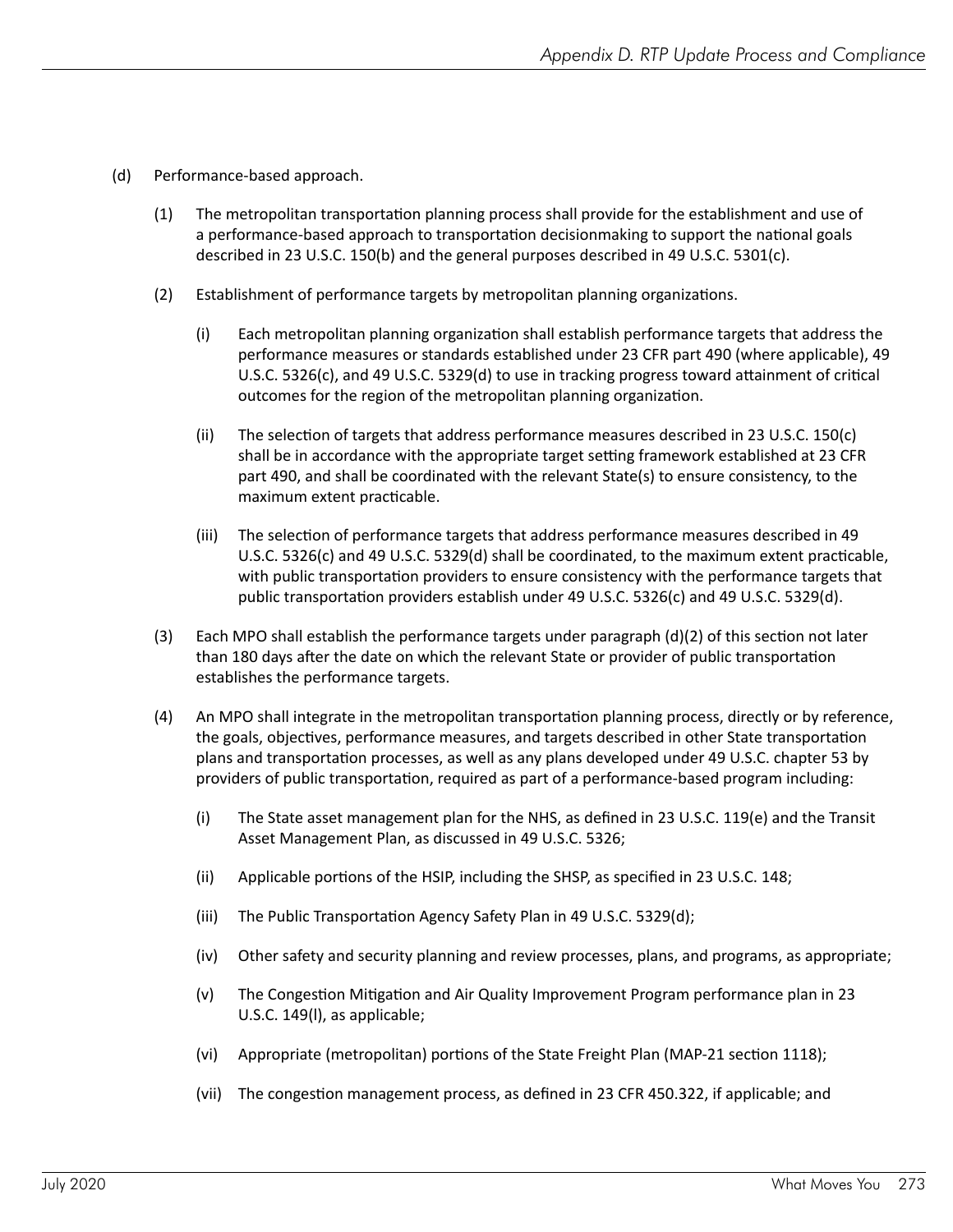- (viii) Other State transportation plans and transportation processes required as part of a performance-based program.
- (e) The failure to consider any factor specified in paragraph (b) or (d) of this section shall not be reviewable by any court under title 23 U.S.C., 49 U.S.C. Chapter 53, subchapter II of title 5, U.S.C. Chapter 5, or title 5 U.S.C. Chapter 7 in any matter affecting a metropolitan transportation plan, TIP, a project or strategy, or the certification of a metropolitan transportation planning process.
- (f) An MPO shall carry out the metropolitan transportation planning process in coordination with the statewide transportation planning process required by 23 U.S.C. 135 and 49 U.S.C. 5304.
- $(g)$  The metropolitan transportation planning process shall (to the maximum extent practicable) be consistent with the development of applicable regional intelligent transportation systems (ITS) architectures, as defined in 23 CFR part 940.
- (h) Preparation of the coordinated public transit-human services transportation plan, as required by 49 U.S.C. 5310, should be coordinated and consistent with the metropolitan transportation planning process.
- (i) In an urbanized area not designated as a TMA that is an air quality attainment area, the MPO(s) may propose and submit to the FHWA and the FTA for approval a procedure for developing an abbreviated metropolitan transportation plan and TIP. In developing proposed simplified planning procedures, consideration shall be given to whether the abbreviated metropolitan transportation plan and TIP will achieve the purposes of 23 U.S.C. 134, 49 U.S.C. 5303, and this part, taking into account the complexity of the transportation problems in the area. The MPO shall develop simplified procedures in cooperation with the State(s) and public transportation operator(s).

§450.308 Funding for transportation planning and unified planning work programs.

*Text omitted. Not specific to the long range plan.*

§450.310 Metropolitan planning organization designation and **redesignation.**

*Text omitted. Not specific to the long range plan.*

§450.312 Metropolitan Planning Area boundaries.

*Text omitted. Not specific to the long range plan.*

§450.314 Metropolitan planning agreements.

*Text omitted. Not specific to the long range plan.*

§450.316 Interested parties, participation, and consultation.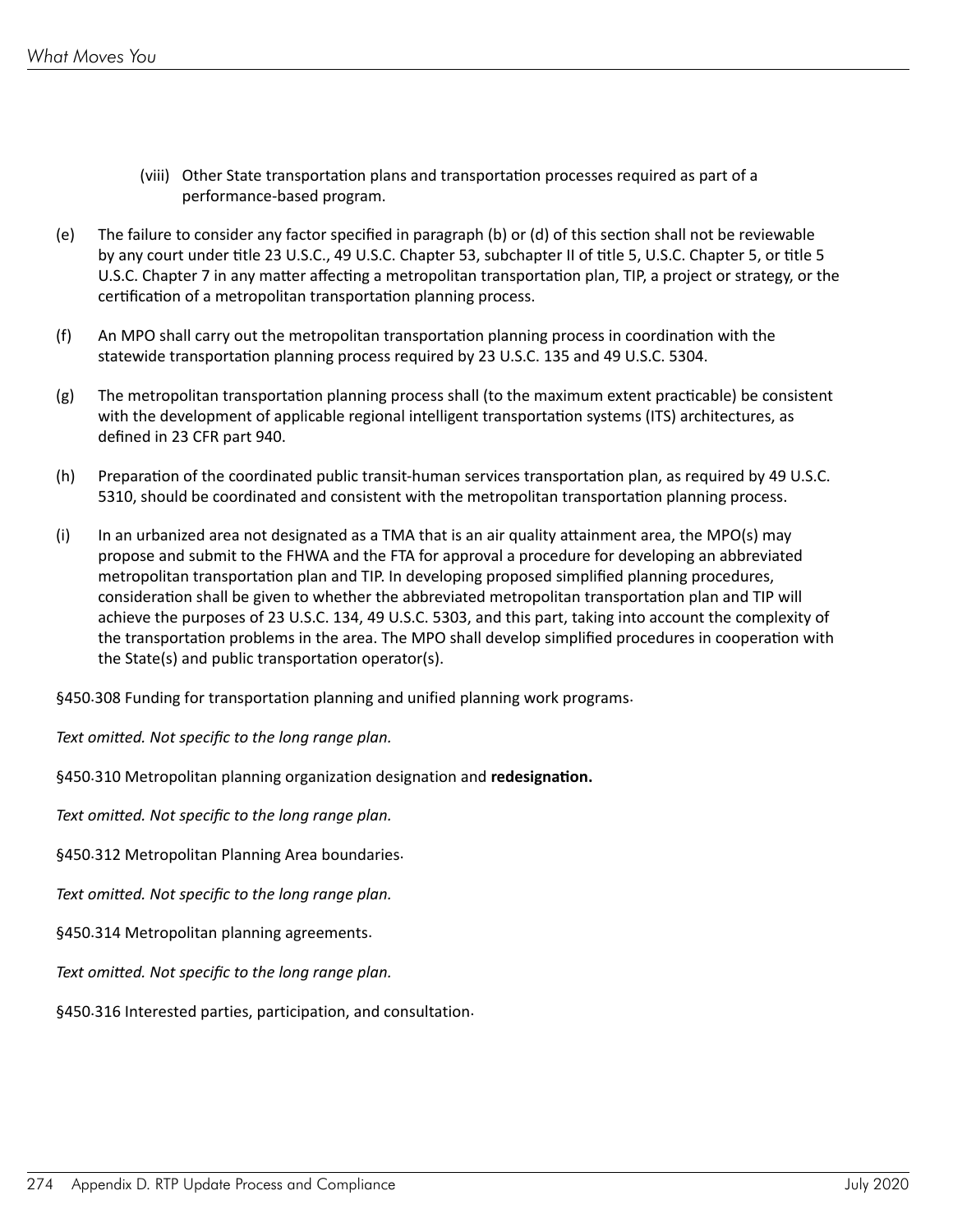- (a) The MPO shall develop and use a documented participation plan that defines a process for providing individuals, affected public agencies, representatives of public transportation employees, public ports, freight shippers, providers of freight transportation services, private providers of transportation (including intercity bus operators, employer-based commuting programs, such as carpool program, vanpool program, transit benefit program, parking cash-out program, shuttle program, or telework program), representatives of users of public transportation, representatives of users of pedestrian walkways and bicycle transportation facilities, representatives of the disabled, and other interested parties with reasonable opportunities to be involved in the metropolitan transportation planning process.
	- (1) The MPO shall develop the participation plan in consultation with all interested parties and shall, at a minimum, describe explicit procedures, strategies, and desired outcomes for:
		- (i) Providing adequate public notice of public participation activities and time for public review and comment at key decision points, including a reasonable opportunity to comment on the proposed metropolitan transportation plan and the TIP;
		- (ii) Providing timely notice and reasonable access to information about transportation issues and processes;
		- (iii) Employing visualization techniques to describe metropolitan transportation plans and TIPs;
		- (iv) Making public information (technical information and meeting notices) available in electronically accessible formats and means, such as the World Wide Web;
		- (v) Holding any public meetings at convenient and accessible locations and times;
		- (vi) Demonstrating explicit consideration and response to public input received during the development of the metropolitan transportation plan and the TIP;
		- (vii) Seeking out and considering the needs of those traditionally underserved by existing transportation systems, such as low-income and minority households, who may face challenges accessing employment and other services;
		- (viii) Providing an additional opportunity for public comment, if the final metropolitan transportation plan or TIP differs significantly from the version that was made available for public comment by the MPO and raises new material issues that interested parties could not reasonably have foreseen from the public involvement efforts;
		- (ix) Coordinating with the statewide transportation planning public involvement and consultation processes under subpart B of this part; and
		- (x) Periodically reviewing the effectiveness of the procedures and strategies contained in the participation plan to ensure a full and open participation process.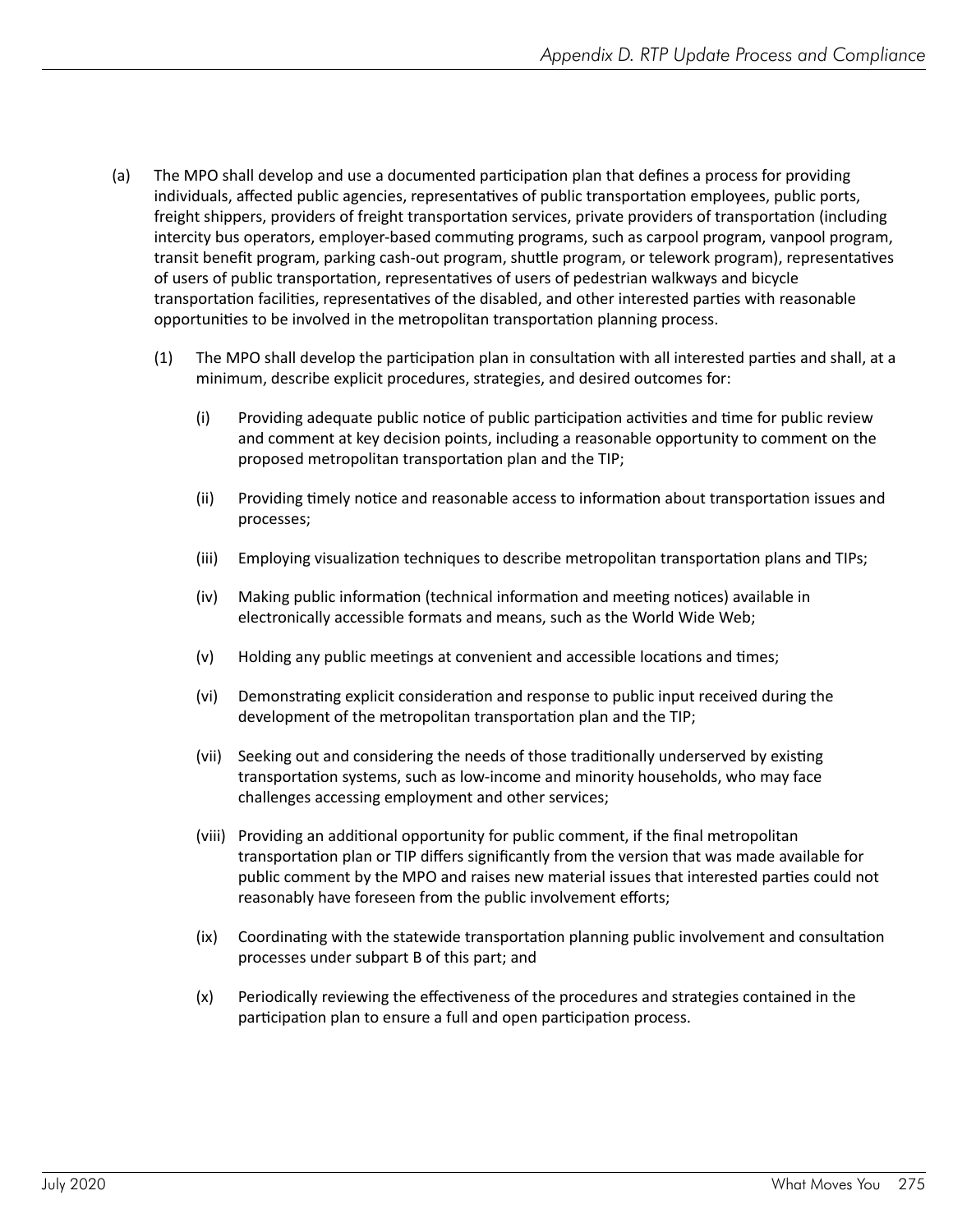- (2) When significant written and oral comments are received on the draft metropolitan transportation plan and TIP (including the financial plans) as a result of the participation process in this section or the interagency consultation process required under the EPA transportation conformity regulations (40 CFR part 93, subpart A), a summary, analysis, and report on the disposition of comments shall be made as part of the final metropolitan transportation plan and TIP.
- (3) A minimum public comment period of 45 calendar days shall be provided before the initial or revised participation plan is adopted by the MPO. Copies of the approved participation plan shall be provided to the FHWA and the FTA for informational purposes and shall be posted on the World Wide Web, to the maximum extent practicable.
- (b) In developing metropolitan transportation plans and TIPs, the MPO should consult with agencies and officials responsible for other planning activities within the MPA that are affected by transportation (including State and local planned growth, economic development, tourism, natural disaster risk reduction, environmental protection, airport operations, or freight movements) or coordinate its planning process (to the maximum extent practicable) with such planning activities. In addition, the MPO shall develop the metropolitan transportation plans and TIPs with due consideration of other related planning activities within the metropolitan area, and the process shall provide for the design and delivery of transportation services within the area that are provided by:
	- (1) Recipients of assistance under title 49 U.S.C. Chapter 53;
	- (2) Governmental agencies and non-profit organizations (including representatives of the agencies and organizations) that receive Federal assistance from a source other than the U.S. Department of Transportation to provide non-emergency transportation services; and
	- (3) Recipients of assistance under 23 U.S.C. 201-204.
- (c) When the MPA includes Indian Tribal lands, the MPO shall appropriately involve the Indian Tribal government(s) in the development of the metropolitan transportation plan and the TIP.
- (d) When the MPA includes Federal public lands, the MPO shall appropriately involve the Federal land management agencies in the development of the metropolitan transportation plan and the TIP.
- (e) MPOs shall, to the extent practicable, develop a documented process(es) that outlines roles, responsibilities, and key decision points for consulting with other governments and agencies, as defined in paragraphs (b), (c), and (d) of this section, which may be included in the agreement(s) developed under §450.314.

§450.318 Transportation planning studies and project development.

*Text omitted. Not specific to the long range plan.*

§450.320 Development of programmatic mitigation plans.

*Text omitted. Not specific to the long range plan.*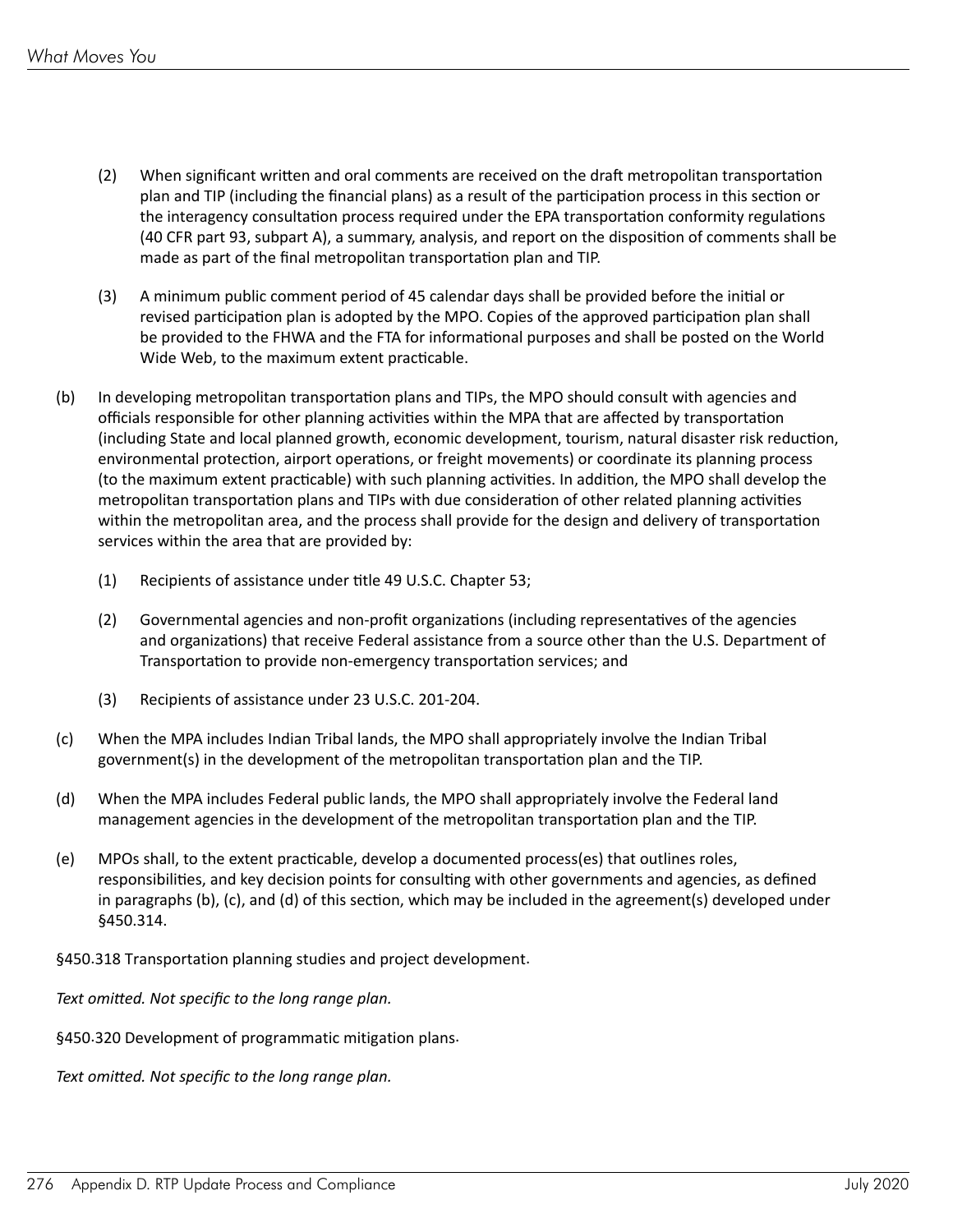#### §450.322 Congestion management process in transportation management areas.

*Text omitted. Not specific to the long range plan.*

§450.324 Development and content of the metropolitan transportation plan.

- (a) The metropolitan transportation planning process shall include the development of a transportation plan addressing no less than a 20-year planning horizon as of the effective date. In formulating the transportation plan, the MPO shall consider factors described in §450.306 as the factors relate to a minimum 20-year forecast period. In nonattainment and maintenance areas, the effective date of the transportation plan shall be the date of a conformity determination issued by the FHWA and the FTA. In attainment areas, the effective date of the transportation plan shall be its date of adoption by the MPO.
- (b) The transportation plan shall include both long-range and short-range strategies/actions that provide for the development of an integrated multimodal transportation system (including accessible pedestrian walkways and bicycle transportation facilities) to facilitate the safe and efficient movement of people and goods in addressing current and future transportation demand.
- (c) The MPO shall review and update the transportation plan at least every 4 years in air quality nonattainment and maintenance areas and at least every 5 years in attainment areas to confirm the transportation plan's validity and consistency with current and forecasted transportation and land use conditions and trends and to extend the forecast period to at least a 20-year planning horizon. In addition, the MPO may revise the transportation plan at any time using the procedures in this section without a requirement to extend the horizon year. The MPO shall approve the transportation plan (and any revisions) and submit it for information purposes to the Governor. Copies of any updated or revised transportation plans must be provided to the FHWA and the FTA.
- (d) In metropolitan areas that are in nonattainment for ozone or carbon monoxide, the MPO shall coordinate the development of the metropolitan transportation plan with the process for developing transportation control measures (TCMs) in a State Implementation Plan (SIP).
- (e) The MPO, the State(s), and the public transportation operator(s) shall validate data used in preparing other existing modal plans for providing input to the transportation plan. In updating the transportation plan, the MPO shall base the update on the latest available estimates and assumptions for population, land use, travel, employment, congestion, and economic activity. The MPO shall approve transportation plan contents and supporting analyses produced by a transportation plan update.
- $(f)$  The metropolitan transportation plan shall, at a minimum, include:
	- (1) The current and projected transportation demand of persons and goods in the metropolitan planning area over the period of the transportation plan;
	- (2) Existing and proposed transportation facilities (including major roadways, public transportation facilities, intercity bus facilities, multimodal and intermodal facilities, nonmotorized transportation facilities (e.g., pedestrian walkways and bicycle facilities), and intermodal connectors) that should function as an integrated metropolitan transportation system, giving emphasis to those facilities that serve important national and regional transportation functions over the period of the transportation plan.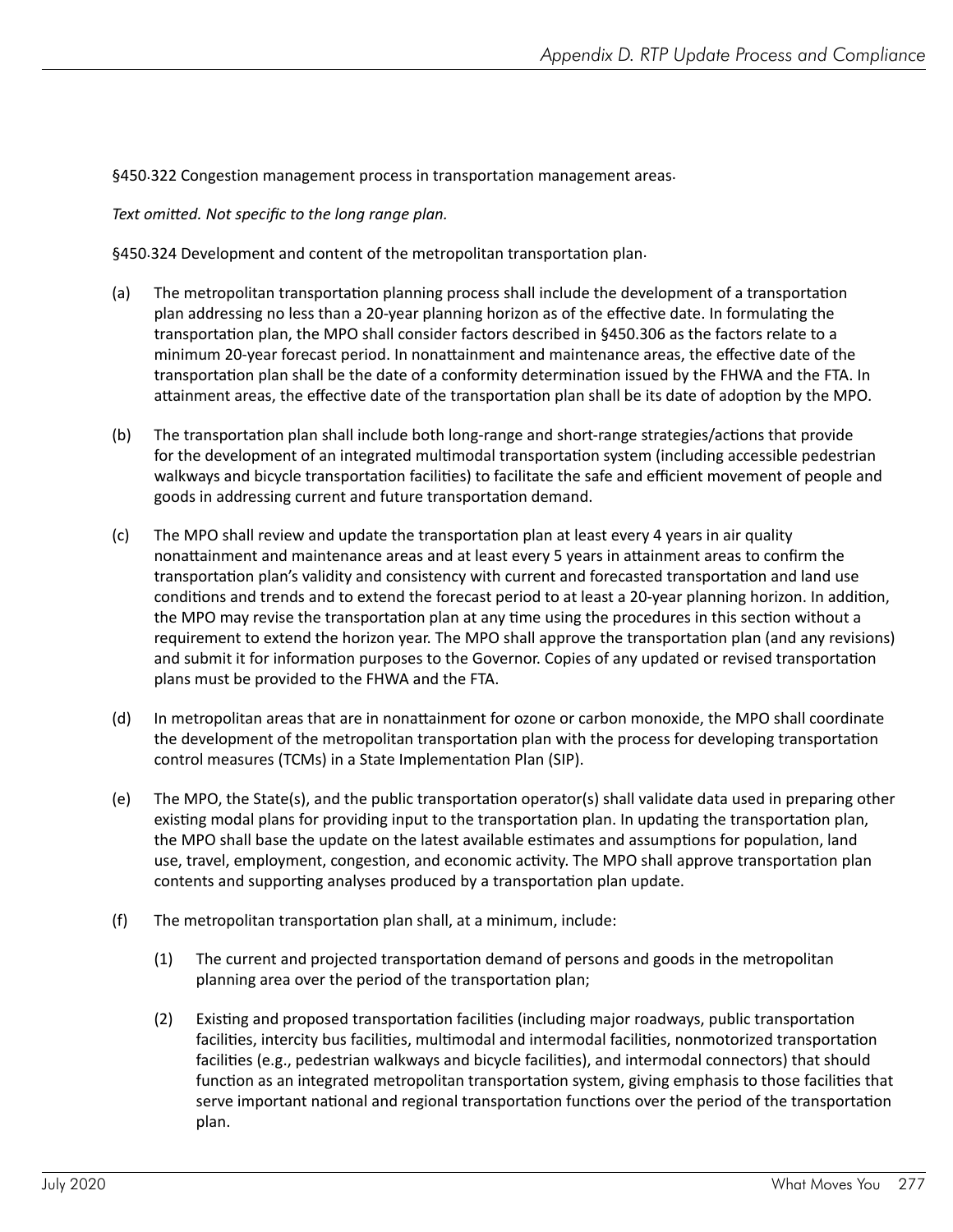- (3) A description of the performance measures and performance targets used in assessing the performance of the transportation system in accordance with §450.306(d).
- (4) A system performance report and subsequent updates evaluating the condition and performance of the transportation system with respect to the performance targets described in §450.306(d), including—
	- (i) Progress achieved by the metropolitan planning organization in meeting the performance targets in comparison with system performance recorded in previous reports, including baseline data; and
	- (ii) For metropolitan planning organizations that voluntarily elect to develop multiple scenarios, an analysis of how the preferred scenario has improved the conditions and performance of the transportation system and how changes in local policies and investments have impacted the costs necessary to achieve the identified performance targets.
- (5) Operational and management strategies to improve the performance of existing transportation facilities to relieve vehicular congestion and maximize the safety and mobility of people and goods;
- (6) Consideration of the results of the congestion management process in TMAs that meet the requirements of this subpart, including the identification of SOV projects that result from a congestion management process in TMAs that are nonattainment for ozone or carbon monoxide.
- (7) Assessment of capital investment and other strategies to preserve the existing and projected future metropolitan transportation infrastructure, provide for multimodal capacity increases based on regional priorities and needs, and reduce the vulnerability of the existing transportation infrastructure to natural disasters. The metropolitan transportation plan may consider projects and strategies that address areas or corridors where current or projected congestion threatens the efficient functioning of key elements of the metropolitan area's transportation system.
- (8) Transportation and transit enhancement activities, including consideration of the role that intercity buses may play in reducing congestion, pollution, and energy consumption in a cost-effective manner and strategies and investments that preserve and enhance intercity bus systems, including systems that are privately owned and operated, and including transportation alternatives, as defined in 23 U.S.C. 101(a), and associated transit improvements, as described in 49 U.S.C. 5302(a), as appropriate;
- (9) Design concept and design scope descriptions of all existing and proposed transportation facilities in sufficient detail, regardless of funding source, in nonattainment and maintenance areas for conformity determinations under the EPA's transportation conformity regulations (40 CFR part 93, subpart A). In all areas (regardless of air quality designation), all proposed improvements shall be described in sufficient detail to develop cost estimates;
- (10) A discussion of types of potential environmental mitigation activities and potential areas to carry out these activities, including activities that may have the greatest potential to restore and maintain the environmental functions affected by the metropolitan transportation plan. The discussion may focus on policies, programs, or strategies, rather than at the project level. The MPO shall develop the discussion in consultation with applicable Federal, State, and Tribal land management, wildlife, and regulatory agencies. The MPO may establish reasonable timeframes for performing this consultation;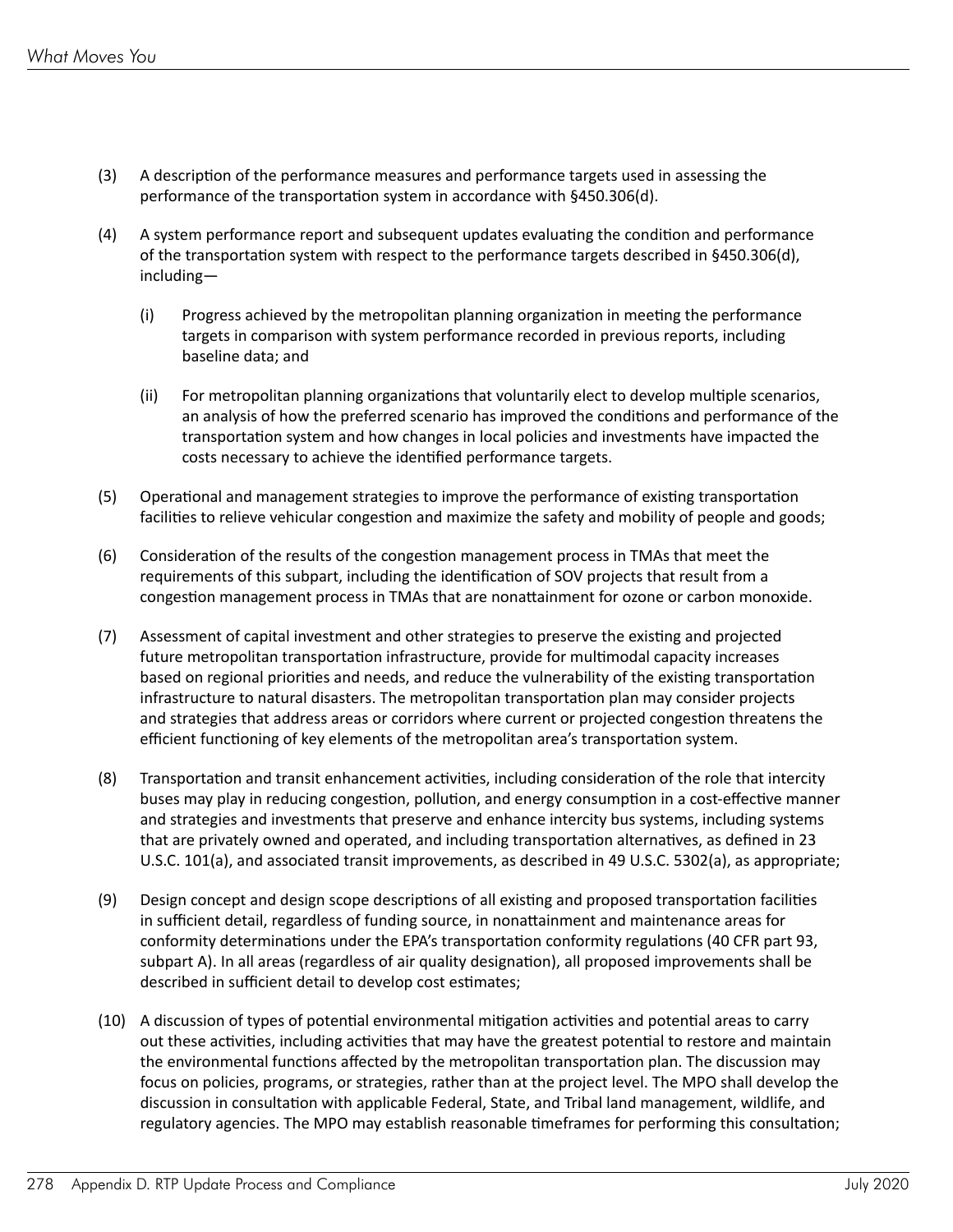- (11) A financial plan that demonstrates how the adopted transportation plan can be implemented.
	- (i) For purposes of transportation system operations and maintenance, the financial plan shall contain system-level estimates of costs and revenue sources that are reasonably expected to be available to adequately operate and maintain the Federal-aid highways (as defined by 23 U.S.C. 101(a)(5)) and public transportation (as defined by title 49 U.S.C. Chapter 53).
	- (ii) For the purpose of developing the metropolitan transportation plan, the MPO(s), public transportation operator(s), and State shall cooperatively develop estimates of funds that will be available to support metropolitan transportation plan implementation, as required under §450.314(a). All necessary financial resources from public and private sources that are reasonably expected to be made available to carry out the transportation plan shall be identified.
	- (iii) The financial plan shall include recommendations on any additional financing strategies to fund projects and programs included in the metropolitan transportation plan. In the case of new funding sources, strategies for ensuring their availability shall be identified. The financial plan may include an assessment of the appropriateness of innovative finance techniques (for example, tolling, pricing, bonding, public private partnerships, or other strategies) as revenue sources for projects in the plan.
	- (iv) In developing the financial plan, the MPO shall take into account all projects and strategies proposed for funding under title 23 U.S.C., title 49 U.S.C. Chapter 53 or with other Federal funds; State assistance; local sources; and private participation. Revenue and cost estimates that support the metropolitan transportation plan must use an inflation rate(s) to reflect "year of expenditure dollars," based on reasonable financial principles and information, developed cooperatively by the MPO, State(s), and public transportation operator(s).
	- (v) For the outer years of the metropolitan transportation plan (i.e., beyond the first 10 years), the financial plan may reflect aggregate cost ranges/cost bands, as long as the future funding source(s) is reasonably expected to be available to support the projected cost ranges/cost bands.
	- (vi) For nonattainment and maintenance areas, the financial plan shall address the specific financial strategies required to ensure the implementation of TCMs in the applicable SIP.
	- (vii) For illustrative purposes, the financial plan may include additional projects that would be included in the adopted transportation plan if additional resources beyond those identified in the financial plan were to become available.
	- (viii) In cases that the FHWA and the FTA find a metropolitan transportation plan to be fiscally constrained and a revenue source is subsequently removed or substantially reduced (i.e., by legislative or administrative actions), the FHWA and the FTA will not withdraw the original determination of fiscal constraint; however, in such cases, the FHWA and the FTA will not act on an updated or amended metropolitan transportation plan that does not reflect the changed revenue situation.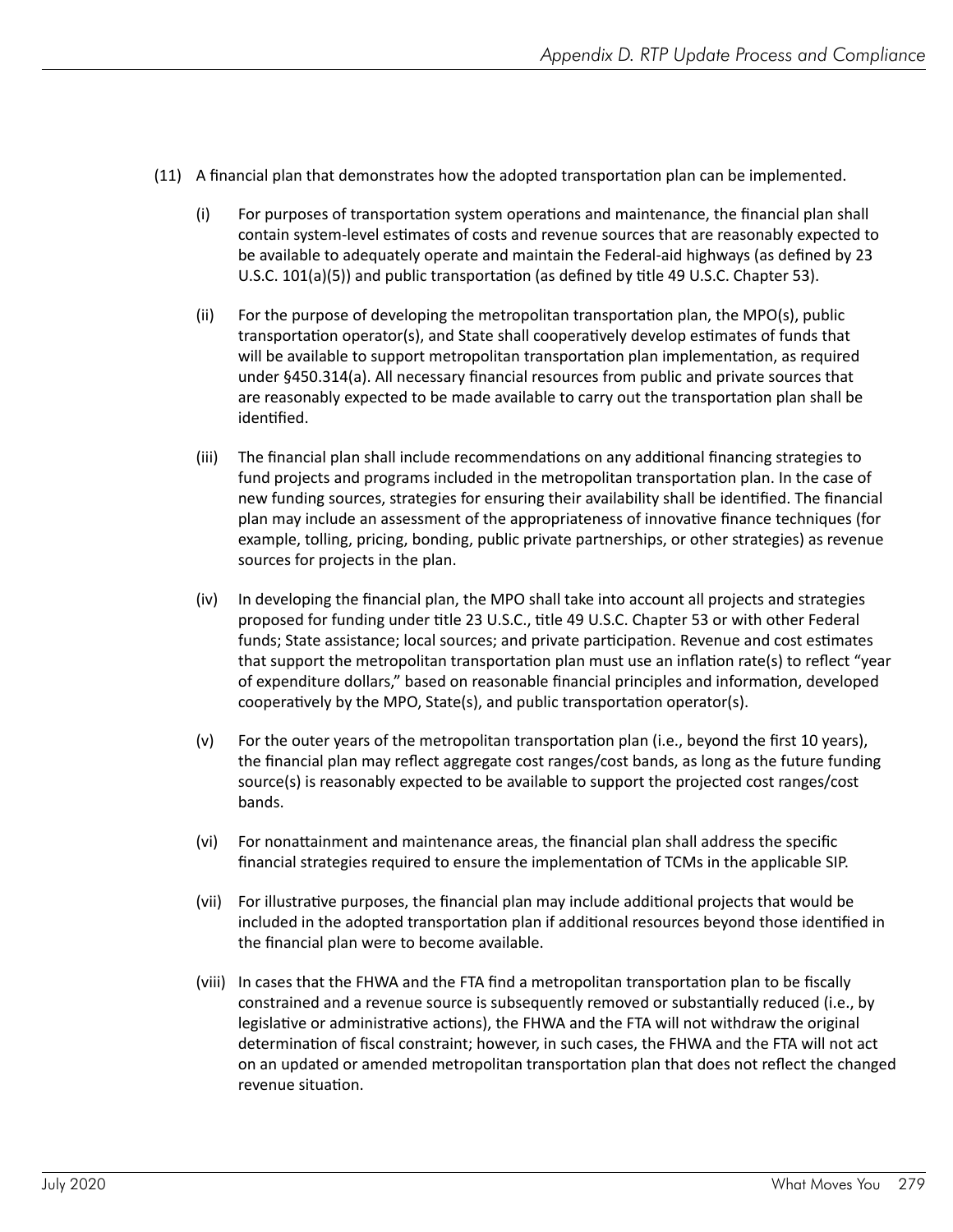- (12) Pedestrian walkway and bicycle transportation facilities in accordance with 23 U.S.C. 217(g).
- (g) The MPO shall consult, as appropriate, with State and local agencies responsible for land use management, natural resources, environmental protection, conservation, and historic preservation concerning the development of the transportation plan. The consultation shall involve, as appropriate:
	- (1) Comparison of transportation plans with State conservation plans or maps, if available; or
	- (2) Comparison of transportation plans to inventories of natural or historic resources, if available.
- (h) The metropolitan transportation plan should integrate the priorities, goals, countermeasures, strategies, or projects for the metropolitan planning area contained in the HSIP, including the SHSP required under 23 U.S.C. 148, the Public Transportation Agency Safety Plan required under 49 U.S.C. 5329(d), or an Interim Agency Safety Plan in accordance with 49 CFR part 659, as in effect until completion of the Public Transportation Agency Safety Plan, and may incorporate or reference applicable emergency relief and disaster preparedness plans and strategies and policies that support homeland security, as appropriate, to safeguard the personal security of all motorized and non-motorized users.
- (i) An MPO may, while fitting the needs and complexity of its community, voluntarily elect to develop multiple scenarios for consideration as part of the development of the metropolitan transportation plan.
	- (1) An MPO that chooses to develop multiple scenarios under this paragraph (i) is encouraged to consider:
		- (i) Potential regional investment strategies for the planning horizon;
		- (ii) Assumed distribution of population and employment;
		- (iii) A scenario that, to the maximum extent practicable, maintains baseline conditions for the performance areas identified in §450.306(d) and measures established under 23 CFR part 490;
		- (iv) A scenario that improves the baseline conditions for as many of the performance measures identified in §450.306(d) as possible;
		- (v) Revenue constrained scenarios based on the total revenues expected to be available over the forecast period of the plan; and
		- (vi) Estimated costs and potential revenues available to support each scenario.
	- (2) In addition to the performance areas identified in 23 U.S.C. 150(c), 49 U.S.C. 5326(c), and 5329(d), and the measures established under 23 CFR part 490, MPOs may evaluate scenarios developed under this paragraph using locally developed measures.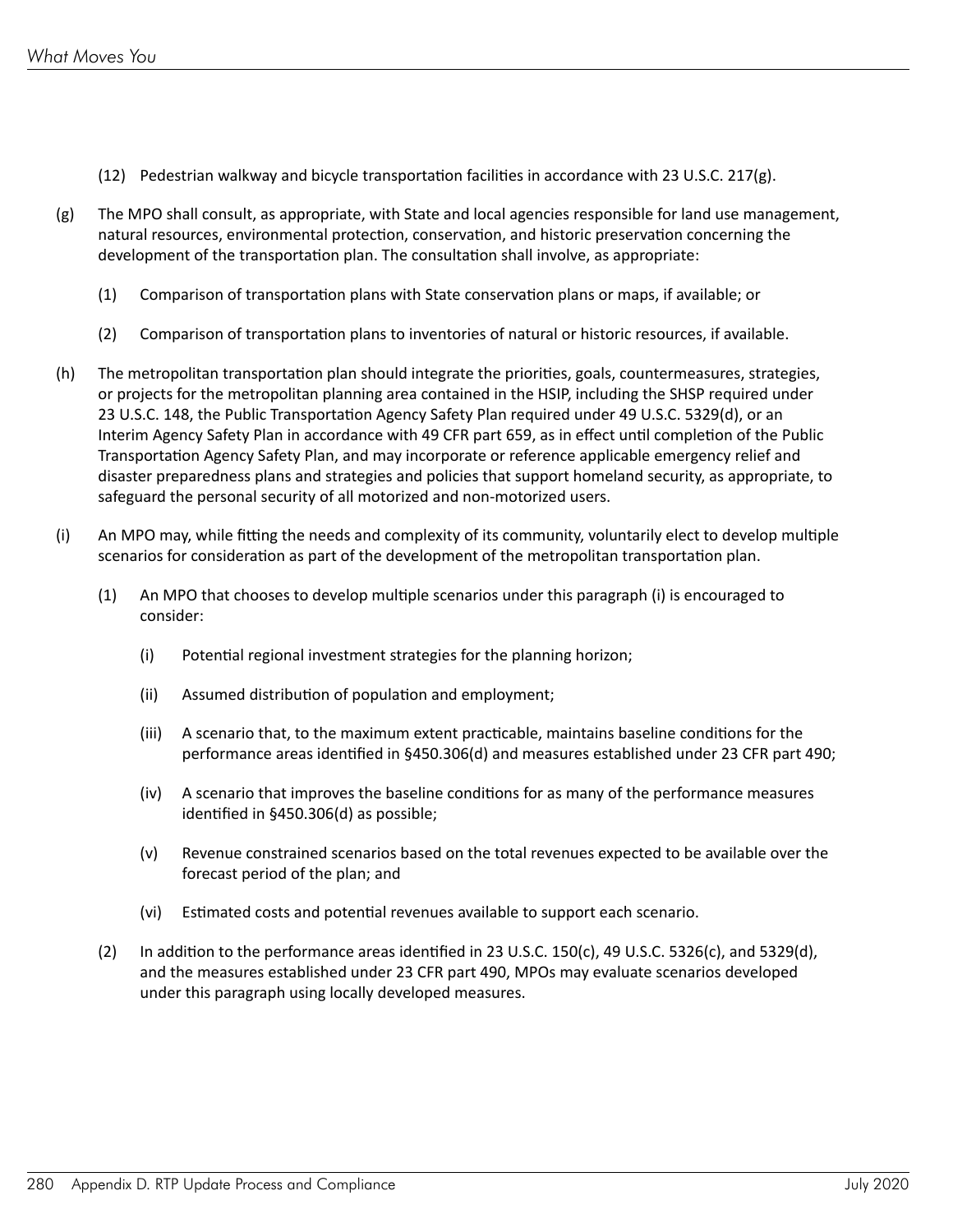- (j) The MPO shall provide individuals, affected public agencies, representatives of public transportation employees, public ports, freight shippers, providers of freight transportation services, private providers of transportation (including intercity bus operators, employer-based commuting programs, such as carpool program, vanpool program, transit benefit program, parking cashout program, shuttle program, or telework program), representatives of users of public transportation, representatives of users of pedestrian walkways and bicycle transportation facilities, representatives of the disabled, and other interested parties with a reasonable opportunity to comment on the transportation plan using the participation plan developed under §450.316(a).
- (k) The MPO shall publish or otherwise make readily available the metropolitan transportation plan for public review, including (to the maximum extent practicable) in electronically accessible formats and means, such as the World Wide Web.
- (l) A State or MPO is not required to select any project from the illustrative list of additional projects included in the financial plan under paragraph (f)(11) of this section.
- (m) In nonattainment and maintenance areas for transportation-related pollutants, the MPO, as well as the FHWA and the FTA, must make a conformity determination on any updated or amended transportation plan in accordance with the Clean Air Act and the EPA transportation conformity regulations (40 CFR part 93, subpart A). A 12-month conformity lapse grace period will be implemented when an area misses an applicable deadline, in accordance with the Clean Air Act and the transportation conformity regulations (40 CFR part 93, subpart A). At the end of this 12-month grace period, the existing conformity determination will lapse. During a conformity lapse, MPOs can prepare an interim metropolitan transportation plan as a basis for advancing projects that are eligible to proceed under a conformity lapse. An interim metropolitan transportation plan consisting of eligible projects from, or consistent with, the most recent conforming transportation plan and TIP may proceed immediately without revisiting the requirements of this section, subject to interagency consultation defined in 40 CFR part 93, subpart A. An interim metropolitan transportation plan containing eligible projects that are not from, or consistent with, the most recent conforming transportation plan and TIP must meet all the requirements of this section.

§450.326 Development and content of the transportation improvement program (TIP).

*Text omitted. Not specific to the long range plan.*

§450.328 TIP revisions and relationship to the STIP.

*Text omitted. Not specific to the long range plan.*

§450.330 TIP action by the FHWA and the FTA.

*Text omitted. Not specific to the long range plan.*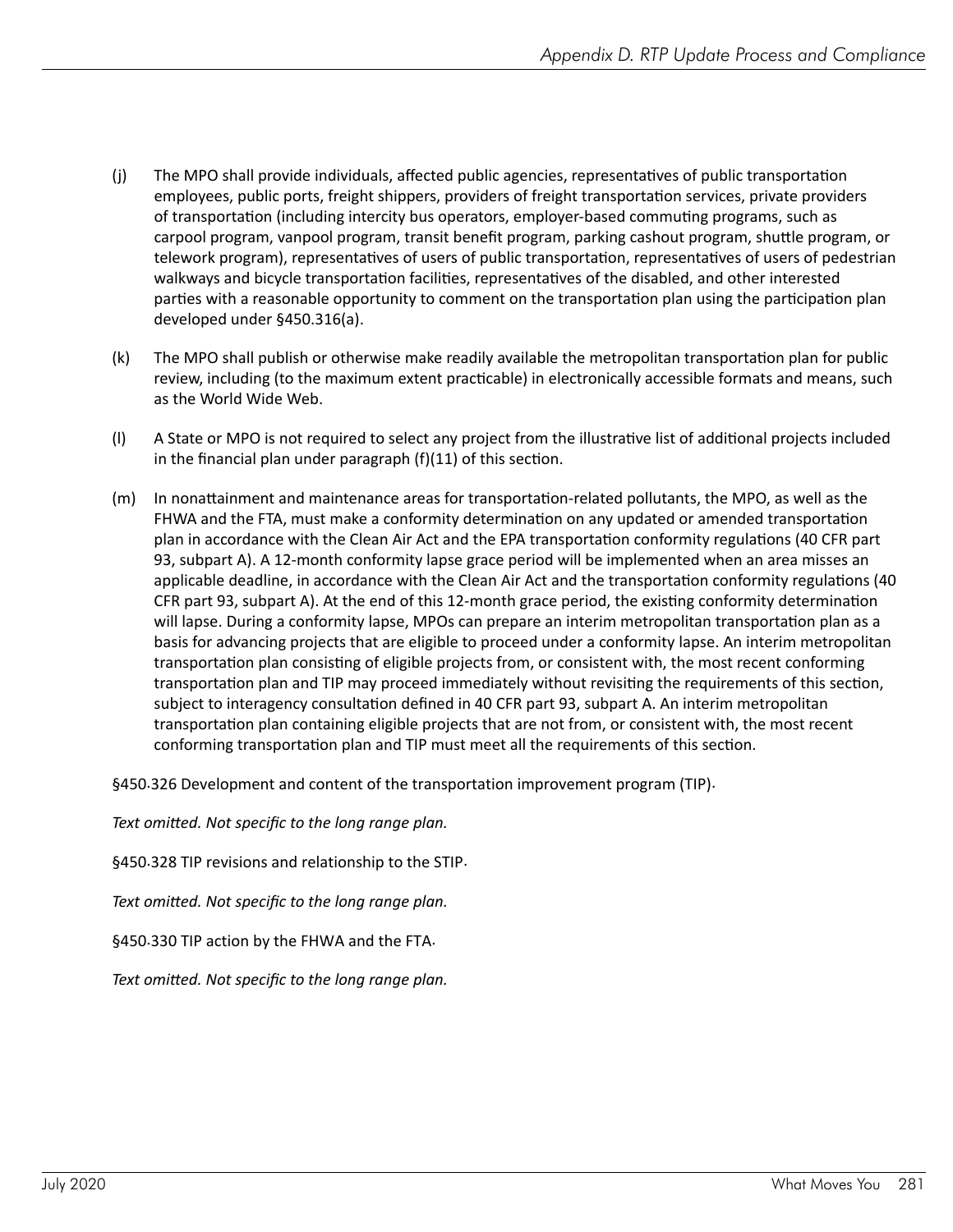§450.332 Project selection from the TIP.

*Text omitted. Not specific to the long range plan.*

§450.334 Annual listing of obligated projects.

*Text omitted. Not specific to the long range plan.*

§450.336 Self-certifications and Federal certifications.

*Text omitted. Not specific to the long range plan.*

§450.338 Applicability of NEPA to metropolitan transportation plans and programs.

Any decision by the Secretary concerning a metropolitan transportation plan or TIP developed through the processes provided for in 23 U.S.C. 134, 49 U.S.C. 5303, and this subpart shall not be considered to be a Federal action subject to review under the National Environmental Policy Act of 1969 (42 U.S.C. 4321 et seq.).

§450.340 Phase-in of new requirements.

- (a) Prior to May 27, 2018, an MPO may adopt a metropolitan transportation plan that has been developed using the SAFETEA-LU requirements or the provisions and requirements of this part. On or after May 27, 2018, an MPO may not adopt a metropolitan transportation plan that has not been developed according to the provisions and requirements of this part.
- (b) Prior to May 27, 2018 (2 years after the publication date of this rule), FHWA/FTA may determine the conformity of, or approve as part of a STIP, a TIP that has been developed using SAFETEA-LU requirements or the provisions and requirements of this part. On or after May 27, 2018 (2 years after the publication date of this rule), FHWA/FTA may only determine the conformity of, or approve as part of a STIP, a TIP that has been developed according to the provisions and requirements of this part, regardless of when the MPO developed the TIP.
- (c) On and after May 27, 2018 (2 years after the issuance date of this rule), the FHWA and the FTA will take action (i.e., conformity determinations and STIP approvals) on an updated or amended TIP developed under the provisions of this part, even if the MPO has not yet adopted a new metropolitan transportation plan under the provisions of this part, as long as the underlying transportation planning process is consistent with the requirements in the MAP-21.
- (d) On or after May 27, 2018 (2 years after the publication date of this rule), an MPO may make an administrative modification to a TIP that conforms to either the SAFETEA-LU or to the provisions and requirements of this part.
- (e) Two years from the effective date of each rule establishing performance measures under 23 U.S.C. 150(c), 49 U.S.C. 5326, and 49 U.S.C. 5329 FHWA/FTA will only determine the conformity of, or approve as part of a STIP, a TIP that is based on a metropolitan transportation planning process that meets the performance based planning requirements in this part and in such a rule.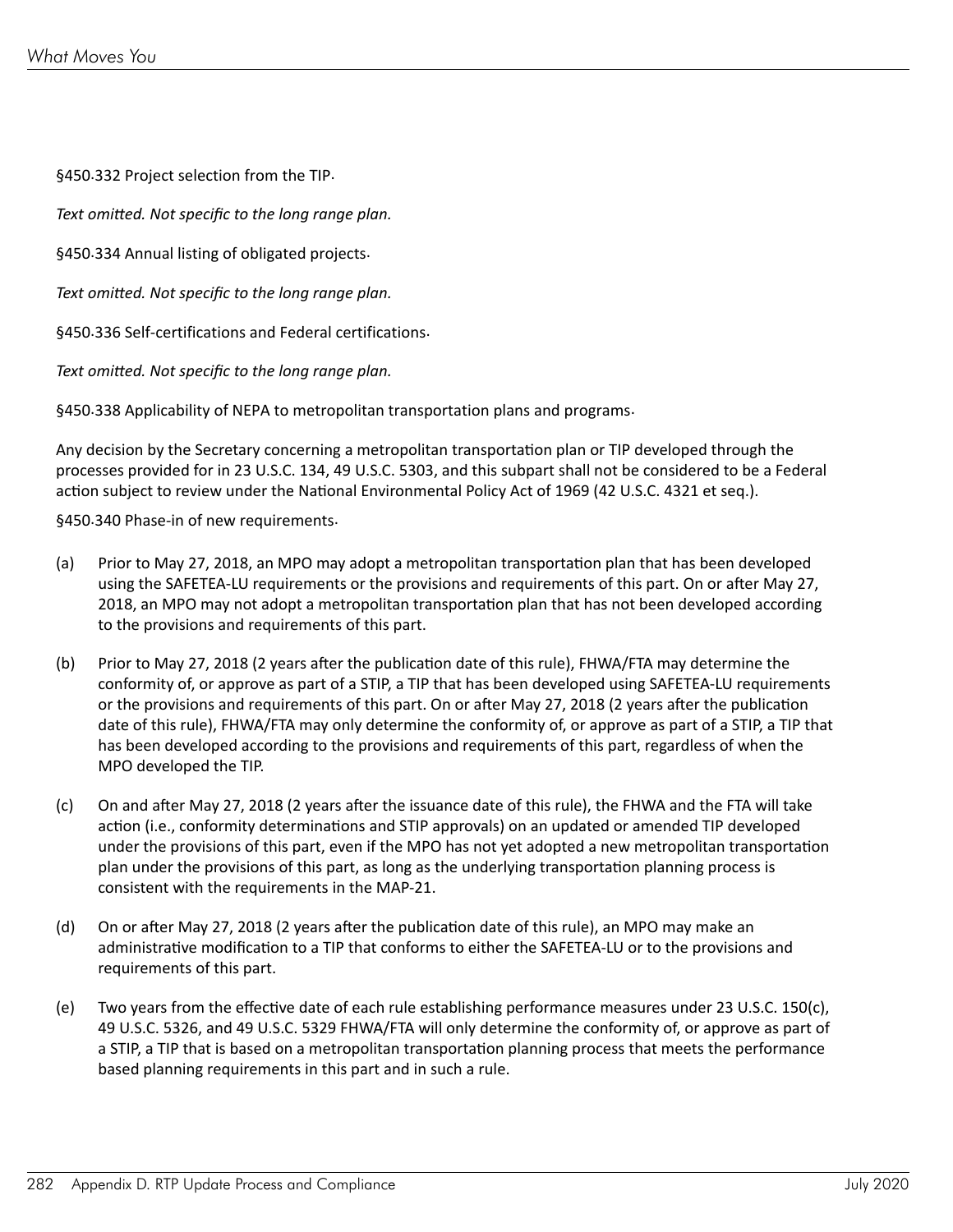- (f) Prior to 2 years from the effective date of each rule establishing performance measures under 23 U.S.C. 150(c), 49 U.S.C. 5326, or 49 U.S.C. 5329, an MPO may adopt a metropolitan transportation plan that has been developed using the SAFETEA-LU requirements or the performance-based planning requirements of this part and in such a rule. Two years on or after the effective date of each rule establishing performance measures under 23 U.S.C. 150(c), 49 U.S.C. 5326, or 49 U.S.C. 5329, an MPO may only adopt a metropolitan transportation plan that has been developed according to the performance-based provisions and requirements of this part and in such a rule.
- (g) A newly designated TMA shall implement the congestion management process described in §450.322 within 18 months of designation.

#### **Appendix A to Part 450—Linking the Transportation Planning and NEPA Processes**

*Text omitted. This section provides additional information about the transportation planning process and using NEPA in project development. The long range plan is specifically exempt from NEPA, as stated in* §450.338 above.

### RCW 47.80: Regional Transportation Planning **Organizations**

Text contains those laws in effect May 30, 2019,<http://apps.leg.wa.gov/rcw/>.

The Revised Code of Washington (RCW) is the compilation of all Washington State permanent laws now in force. It is a collection of Session Laws (enacted by the Legislature, and signed by the Governor, or enacted via the initiative process), arranged by topic, with amendments added and repealed laws removed. It does not include temporary laws such as appropriations acts.

### From Title 47 Public Highways and Transportation

#### §80 Metropolitan transportation planning

#### **RCW 47.80.010 Findings—Declaration.**

The legislature finds that while the transportation system in Washington is owned and operated by numerous public jurisdictions, it should function as one interconnected and coordinated system. Transportation planning, at all jurisdictional levels, should be coordinated with local comprehensive plans. Further, local jurisdictions and the state should cooperate to achieve both statewide and local transportation goals. To facilitate this coordination and cooperation among state and local jurisdictions, the legislature declares it to be in the state's interest to establish a coordinated planning program for regional transportation systems and facilities throughout the state.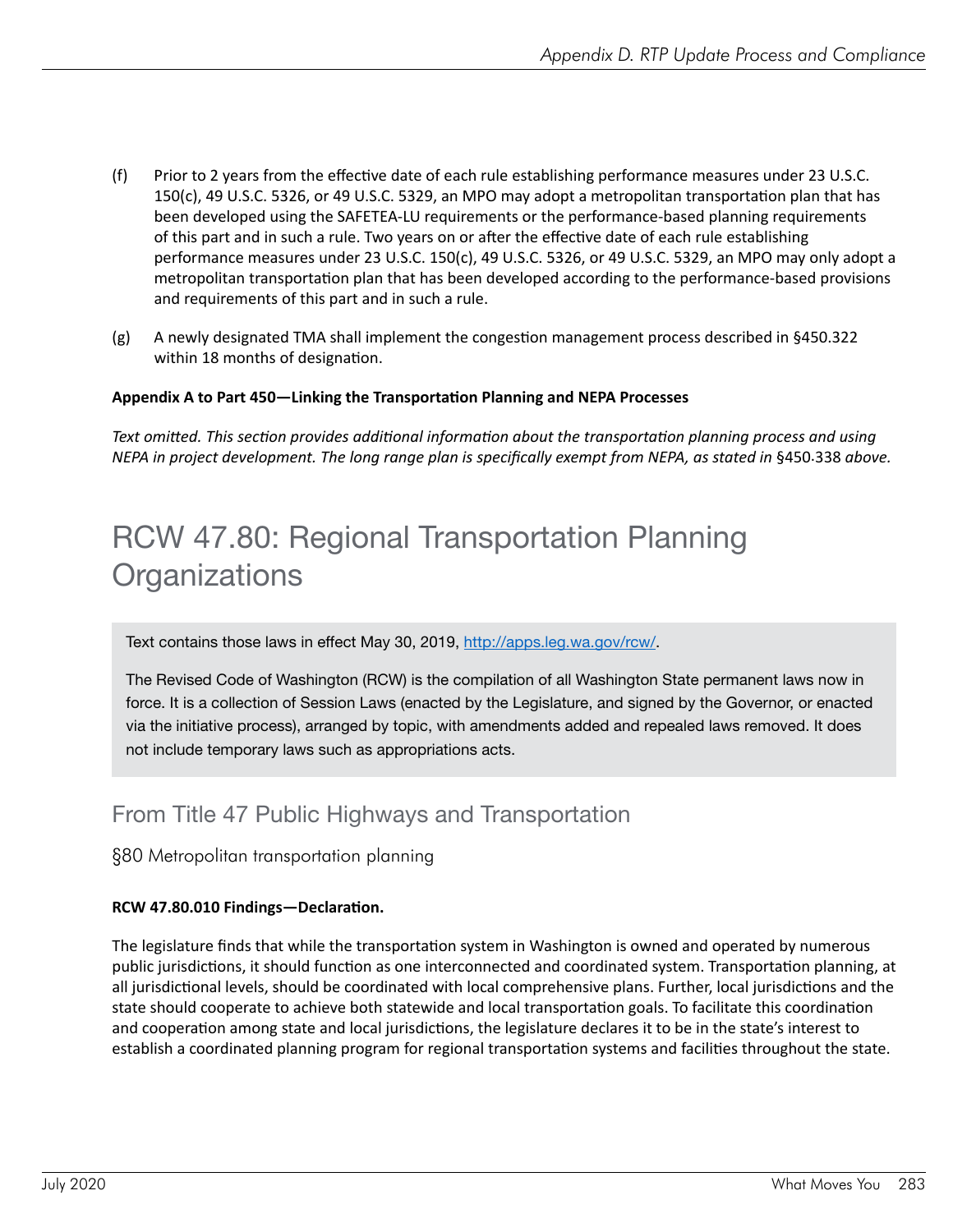#### **RCW 47.80.011 Legislative intent.**

The legislature recognizes that recent legislative enactments have significantly added to the complexity of and to the potential for benefits from integrated transportation and comprehensive planning and that there is currently a unique opportunity for integration of local comprehensive plans and regional goals with state and local transportation programs. Further, approaches to transportation demand management initiatives and local and state transportation funding can be better coordinated to insure an efficient, effective transportation system that insures mobility and accessibility, and addresses community needs.

The legislature further finds that transportation and land use share a critical relationship that policymakers can better utilize to address regional strategies.

Prudent and cost-effective investment by the state and by local governments in highway facilities, local streets and arterials, rail facilities, marine facilities, nonmotorized transportation facilities and systems, public transit systems, transportation system management, transportation demand management, and the development of high capacity transit systems can help to effectively address mobility needs. Such investment can also enhance local and state objectives for effective comprehensive planning, economic development strategies, and clean air policies.

The legislature finds that addressing public initiatives regarding transportation and comprehensive planning necessitates an innovative approach. Improved integration between transportation and comprehensive planning among public institutions, particularly in the state's largest metropolitan areas is considered by the state to be imperative, and to have significant benefit to the citizens of Washington.

#### **RCW 47.80.020 Regional transportation planning organizations authorized.**

*Text omitted. Not specific to the long range plan.*

#### **RCW 47.80.023 Duties.**

Each regional transportation planning organization shall have the following duties:

- (1) Prepare and periodically update a transportation strategy for the region. The strategy shall address alternative transportation modes and transportation demand management measures in regional corridors and shall recommend preferred transportation policies to implement adopted growth strategies. The strategy shall serve as a guide in preparation of the regional transportation plan.
- (2) Prepare a regional transportation plan as set forth in RCW 47.80.030 that is consistent with countywide planning policies if such have been adopted pursuant to chapter 36.70A RCW, with county, city, and town comprehensive plans, and state transportation plans.
- (3) Certify by December 31, 1996, that the transportation elements of comprehensive plans adopted by counties, cities, and towns within the region reflect the guidelines and principles developed pursuant to RCW 47.80.026, are consistent with the adopted regional transportation plan, and, where appropriate, conform with the requirements of RCW 36.70A.070.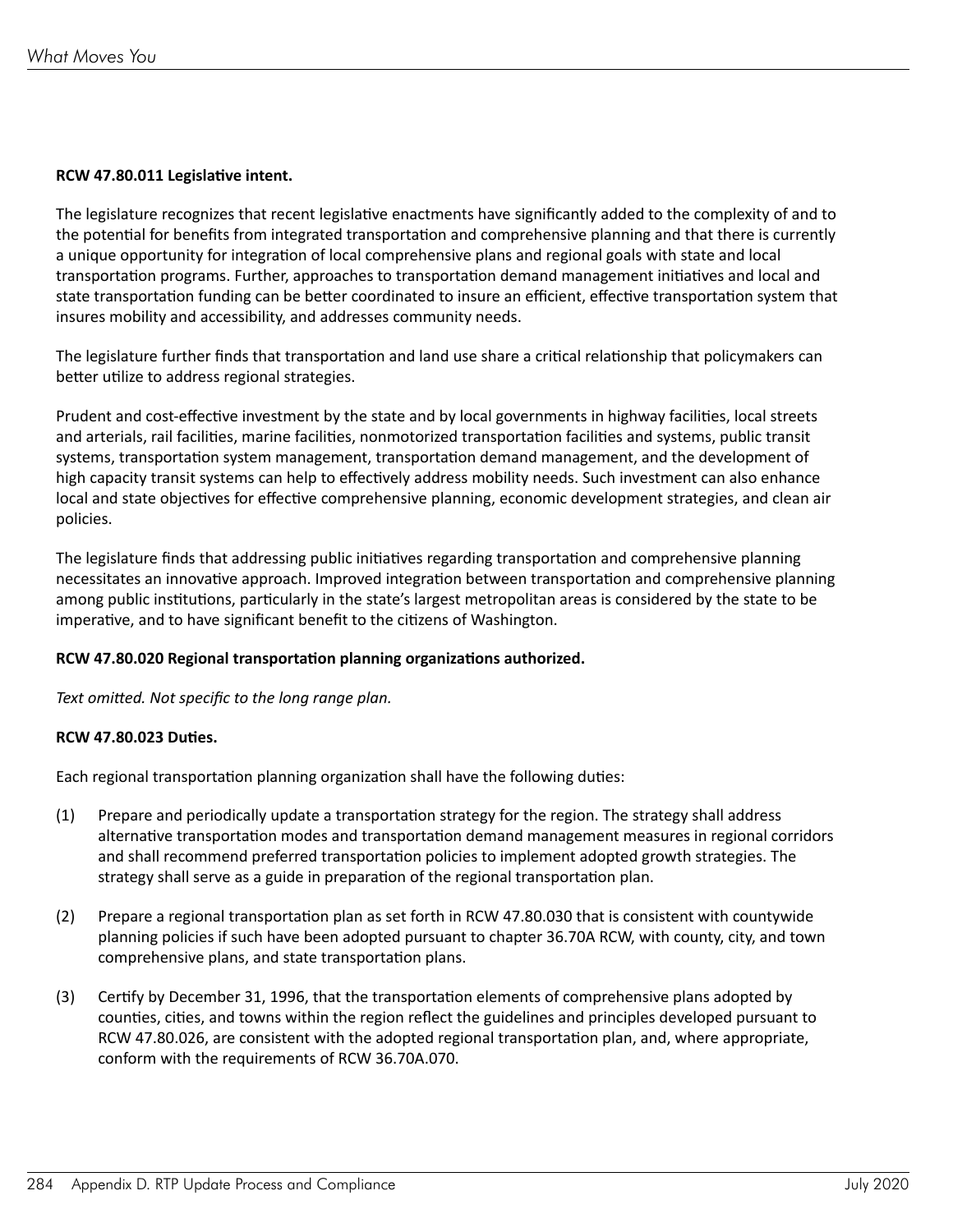- (4) Where appropriate, certify that countywide planning policies adopted under RCW 36.70A.210 and the adopted regional transportation plan are consistent.
- (5) Develop, in cooperation with the department of transportation, operators of public transportation services and local governments within the region, a six-year regional transportation improvement program which proposes regionally significant transportation projects and programs and transportation demand management measures. The regional transportation improvement program shall be based on the programs, projects, and transportation demand management measures of regional significance as identified by transit agencies, cities, and counties pursuant to RCW 35.58.2795, 35.77.010, and 36.81.121, respectively, and any recommended programs or projects identified by the agency council on coordinated transportation, as provided in \*chapter 47.06B RCW, that advance special needs coordinated transportation as defined in \*RCW 47.06B.012. The program shall include a priority list of projects and programs, project segments and programs, transportation demand management measures, and a specific financial plan that demonstrates how the transportation improvement program can be funded. The program shall be updated at least every two years for the ensuing six-year period.
- (6) Include specific opportunities and projects to advance special needs coordinated transportation, as defined in \*RCW 47.06B.012, in the coordinated transit-human services transportation plan, after providing opportunity for public comment.
- (7) Designate a lead planning agency to coordinate preparation of the regional transportation plan and carry out the other responsibilities of the organization. The lead planning agency may be a regional organization, a component county, city, or town agency, or the appropriate Washington state department of transportation district office.
- (8) Review level of service methodologies used by cities and counties planning under chapter 36.70A RCW to promote a consistent regional evaluation of transportation facilities and corridors.
- (9) Work with cities, counties, transit agencies, the department of transportation, and others to develop level of service standards or alternative transportation performance measures.
- (10) Submit to the agency council on coordinated transportation, as provided in  $*$ chapter 47.06B RCW, beginning on July 1, 2007, and every four years thereafter, an updated plan that includes the elements identified by the council. Each regional transportation planning organization must submit to the council every two years a prioritized regional human service and transportation project list.

#### **RCW 47.80.026 Comprehensive plans, transportation guidelines, and principles.**

*Text omitted. Not specific to the long range plan.*

#### **RCW 47.80.030 Regional transportation plan—Contents, review, use.**

(1) Each regional transportation planning organization shall develop in cooperation with the department of transportation, providers of public transportation and high capacity transportation, ports, and local governments within the region, adopt, and periodically update a regional transportation plan that: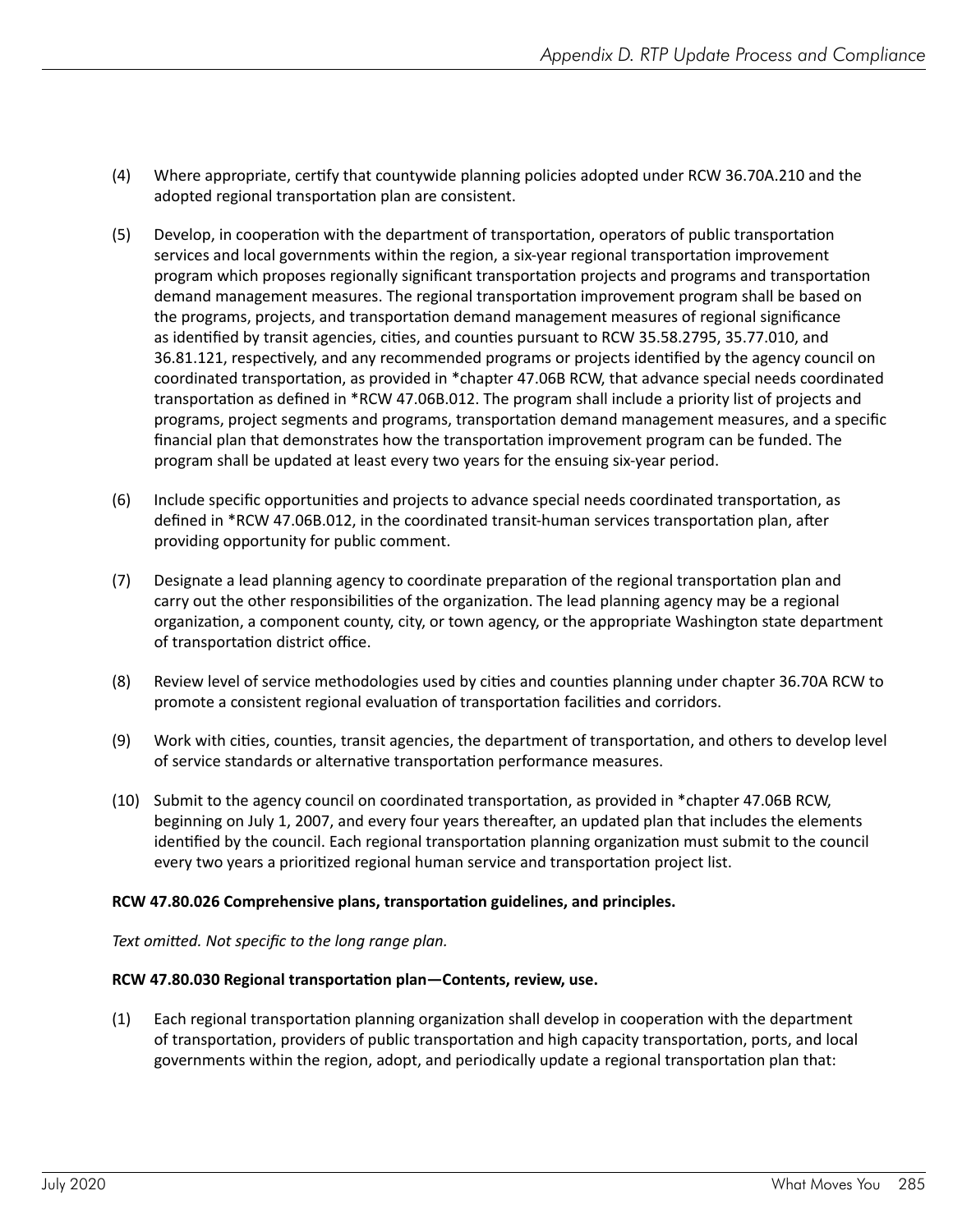- (a) Is based on a least cost planning methodology that identifies the most cost-effective facilities, services, and programs;
- (b) Identifies existing or planned transportation facilities, services, and programs, including but not limited to major roadways including state highways and regional arterials, transit and nonmotorized services and facilities, multimodal and intermodal facilities, marine ports and airports, railroads, and noncapital programs including transportation demand management that should function as an integrated regional transportation system, giving emphasis to those facilities, services, and programs that exhibit one or more of the following characteristics:
	- (i) Crosses member county lines;
	- (ii) Is or will be used by a significant number of people who live or work outside the county in which the facility, service, or project is located;
	- (iii) Significant impacts are expected to be felt in more than one county;
	- (iv) Potentially adverse impacts of the facility, service, program, or project can be better avoided or mitigated through adherence to regional policies;
	- $(v)$  Transportation needs addressed by a project have been identified by the regional transportation planning process and the remedy is deemed to have regional significance; and
	- (vi) Provides for system continuity;
- (c) Establishes level of service standards for state highways and state ferry routes, with the exception of transportation facilities of statewide significance as defined in RCW 47.06.140. These regionally established level of service standards for state highways and state ferries shall be developed jointly with the department of transportation, to encourage consistency across jurisdictions. In establishing level of service standards for state highways and state ferries, consideration shall be given for the necessary balance between providing for the free interjurisdictional movement of people and goods and the needs of local commuters using state facilities;
- (d) Includes a financial plan demonstrating how the regional transportation plan can be implemented, indicating resources from public and private sources that are reasonably expected to be made available to carry out the plan, and recommending any innovative financing techniques to finance needed facilities, services, and programs;
- (e) Assesses regional development patterns, capital investment and other measures necessary to:
	- (i) Ensure the preservation of the existing regional transportation system, including requirements for operational improvements, resurfacing, restoration, and rehabilitation of existing and future major roadways, as well as operations, maintenance, modernization, and rehabilitation of existing and future transit, railroad systems and corridors, and nonmotorized facilities; and
	- (ii) Make the most efficient use of existing transportation facilities to relieve vehicular congestion and maximize the mobility of people and goods;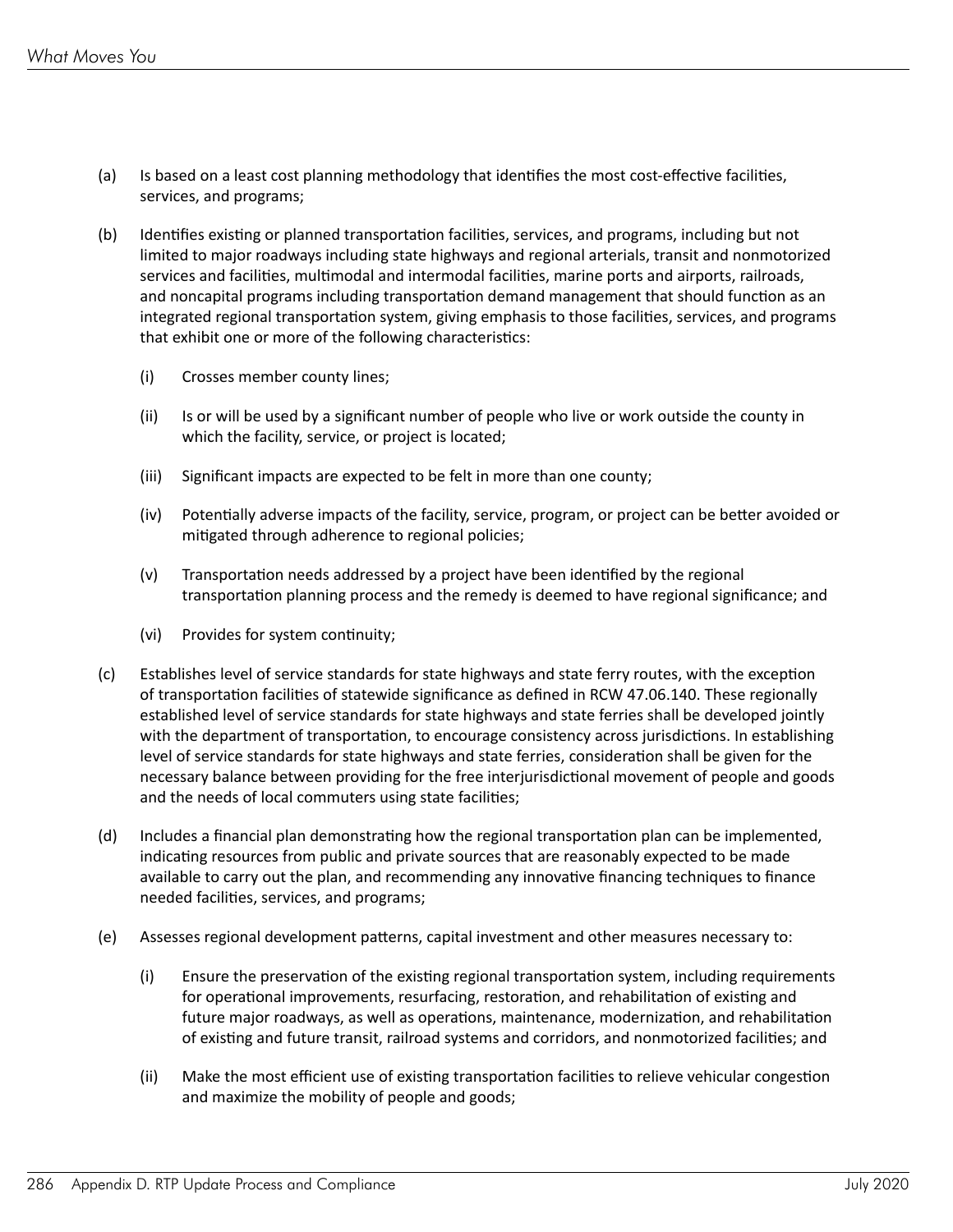- (f) Sets forth a proposed regional transportation approach, including capital investments, service improvements, programs, and transportation demand management measures to guide the development of the integrated, multimodal regional transportation system. For regional growth centers, the approach must address transportation concurrency strategies required under RCW 36.70A.070 and include a measurement of vehicle level of service for off-peak periods and total multimodal capacity for peak periods; and
- (g) Where appropriate, sets forth the relationship of high capacity transportation providers and other public transit providers with regard to responsibility for, and the coordination between, services and facilities.
- (2) The organization shall review the regional transportation plan biennially for currency and forward the adopted plan along with documentation of the biennial review to the state department of transportation.
- (3) All transportation projects, programs, and transportation demand management measures within the region that have an impact upon regional facilities or services must be consistent with the plan and with the adopted regional growth and transportation strategies.

#### **RCW 47.80.040 Transportation policy boards.**

*Text omitted. Not specific to the long range plan.*

#### **RCW 47.80.050 Allocation of regional transportation planning funds.**

*Text omitted. Not specific to the long range plan.*

#### **RCW 47.80.060 Executive board membership.**

*Text omitted. Not specific to the long range plan.*

#### **RCW 47.80.070 Statewide consistency.**

In order to ensure statewide consistency in the regional transportation planning process, the state department of transportation, in conformance with chapter 34.05 RCW, shall:

- (1) In cooperation with regional transportation planning organizations, establish minimum standards for development of a regional transportation plan;
- (2) Facilitate coordination between regional transportation planning organizations; and
- (3) Through the regional transportation planning process, and through state planning efforts as required by RCW 47.01.071, identify and jointly plan improvements and strategies within those corridors important to moving people and goods on a regional or statewide basis.

#### **RCW 47.80.080 Majority vote on state matters.**

*Text omitted. Not specific to the long range plan.*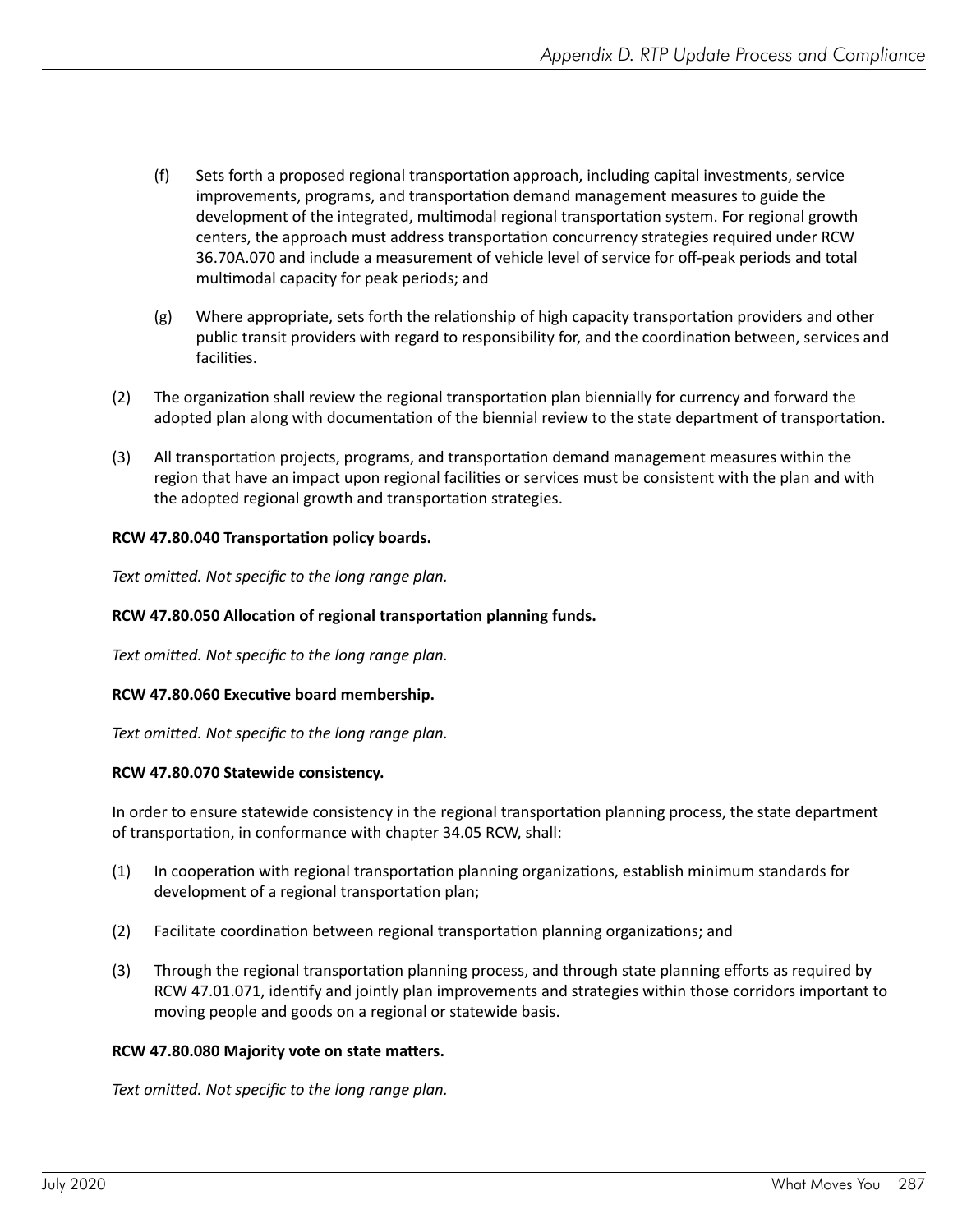#### **RCW 47.80.090 Regional transportation planning organizations—Electric vehicle infrastructure.**

*Text omitted. Not applicable because Thurston County's population is less than 1 million.*

#### **RCW 47.80.902 Captions not part of law—1994 c 158.**

*Text omitted. Not specific to the long range plan.*

#### **RCW 47.80.904 Effective date—1994 c 158.**

*Text omitted. Not specific to the long range plan.*

### 468-86: WAC RTPO Planning Standards and Guidelines

#### From Title 468 Department of Transportation

§86 WAC RTPO Planning Standards and Guidelines

Text contains those regulations in effect May 30, 2019, [http://apps.leg.wa.gov/wac/.](http://apps.leg.wa.gov/wac/)

The Washington Administrative Code (WAC) are the codes (regulations or rules) that are adopted by State agencies to enact State legislation and the Revised Code of Washington. Like legislation and the Constitution, regulations are a source of primary law in Washington State. The WAC codifies the regulations and arranges them by subject or agency.

#### **Part One: Purpose/Authority**

#### **468-86-010 Authority.**

The regional transportation planning program was authorized by the 1990 legislature as part of the state's Growth Management Act. The program is contained in chapter 47.80 RCW, with funding appropriations made as part of the Department of Transportation Appropriations Act.

#### **468-86-020 Purpose/intent.**

(1) The regional transportation planning program creates a formal mechanism for local governments and the state to coordinate transportation planning for regional transportation facilities. The act authorized the creation of regional transportation planning organizations (RTPO) by local governments to coordinate transportation planning among jurisdictions and develop a regional transportation plan. The regional transportation planning program is available to all counties and cities statewide (RCW 47.80.020).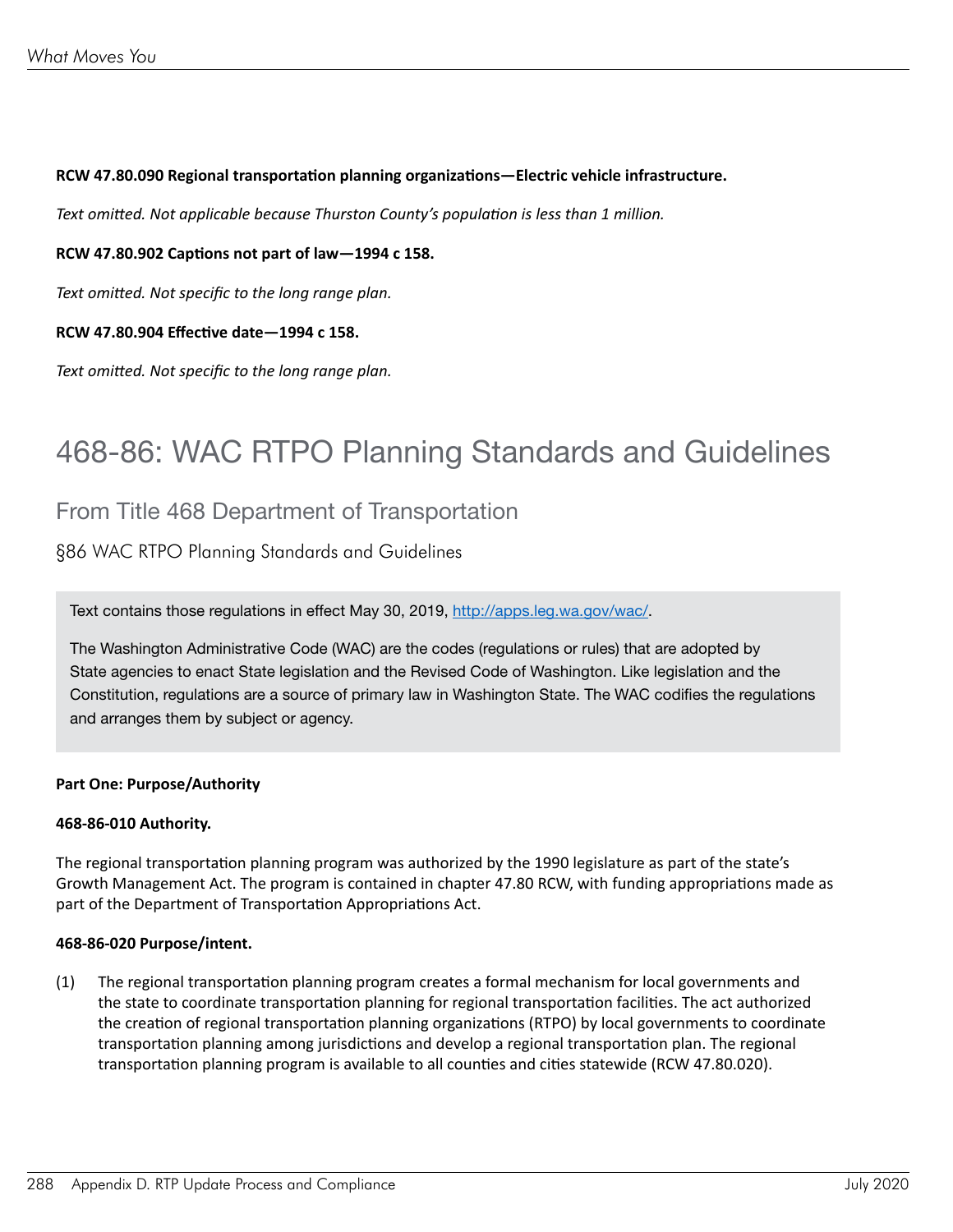- (2) The legislature has authorized a grant program to fund this work. The department has the authority to administer this grant program, and to develop in cooperation with the RTPOs:
	- (a) Minimum planning standards for the development of a regional transportation plan;
	- (b) The RTPO regional transportation improvement program;
	- (c) Planning guidelines and principles;
	- (d) Certification standards for the transportation portion of local comprehensive plans and county-wide planning policies;
	- (e) The adoption of LOS standards on state transportation facilities; and
	- (f) RTPO regional transportation strategies.
- (3) The purpose of the minimum planning standards is to guide RTPOs in the use of the regional transportation planning grants, and in the development of planning products under the program. Work proposed by each regional transportation planning organization shall be included in a work program that demonstrates adherence to the planning standards within this chapter. The intent of the department is to provide guidance that is sufficient to ensure a minimum level of consistency across the state, while providing flexibility for regions to meet specific mobility needs.
- (4) The department will achieve this purpose through the establishment of these rules and through the cooperative development and maintenance of a set of RTPO planning standards and guidelines. Copies of these standards and guidelines will be available through the department's transportation planning office.

#### **Part Two: General Requirements**

#### **468-86-030 Definitions.**

"Consistency" means that no feature of a plan or regulation is incompatible with any other feature of a plan or regulation. Consistency is indicative of a capacity for orderly integration or operation with other elements in a system.

"Department" means the department of transportation (WSDOT).

"Least cost planning" means a process of comparing direct and indirect costs of demand and supply options to meet transportation goals and/or policies where the intent of the process is to identify the most cost-effective mix of options.

"Level of service" means an established minimum capacity for both transit and regional arterials that must be provided per unit of demand or other appropriate measure of need.

"Organization" means regional transportation planning organization (RTPO).

"Region" means the area that includes the local jurisdictions that comprise the regional transportation planning organization.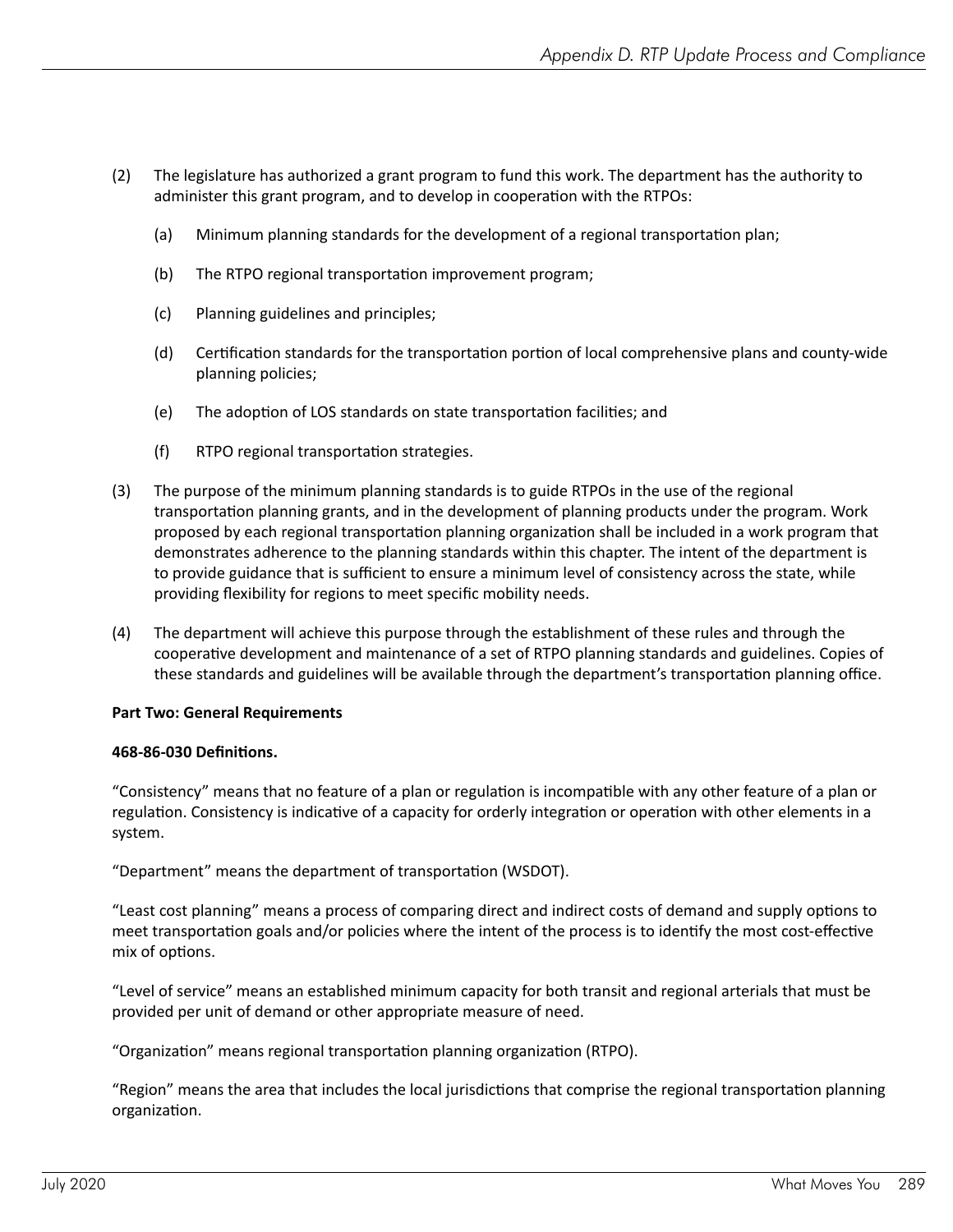"Urbanized area" means those areas designated as such by the U.S. Bureau of the Census.

"Urban growth areas" means those areas designated by a county pursuant to RCW 36.70A.110.

#### **468-86-040 Determining the region.**

*Text omitted. Not specific to the long range plan.*

#### **468-86-050 Establishing the organization.**

*Text omitted. Not specific to the long range plan.*

#### **468-86-060 Relationship to MPOs.**

*Text omitted. Not specific to the long range plan.*

#### **468-86-070 Designation procedures.**

*Text omitted. Not specific to the long range plan.*

#### **Part Three: Regional Transportation Plan**

#### **468-86-080 Least-cost planning methodology.**

The methodology shall consider direct and indirect costs and benefits for all reasonable options to meet planning goals and objectives. The methodology shall treat demand and supply resources on a consistent and integrated basis. The regional transportation planning organizations shall consult the guidelines set forth by the department for implementing a least-cost planning methodology. Regional transportation plans should incrementally incorporate least-cost planning methodologies as these concepts are developed. The regional transportation plan adopted after July 1, 2000, shall be based on a least-cost planning methodology appropriate to the region.

#### **468-86-090 Regional transportation goals and objectives.**

The regional transportation planning program is meant to foster an ongoing transportation planning and decision-making process that actively plans for the improvement of regional transportation systems and coordinates this process among jurisdictions. The goals and objectives of the regional transportation plan should incorporate existing transportation related county-wide planning policies or multicounty transportation related planning policies where adopted and adhere to the following principles:

- (1) Build upon applicable portions of the existing local comprehensive plan and process and promote the establishment of a regional perspective into the local comprehensive plan;
- (2) Encourage partnerships between federal, state, local and tribal governments, special districts, the private sector, the general public, and other interest groups during conception, technical analysis, policy development, and decision processes in developing, updating, and maintaining the regional transportation plan;
- (3) Ensure early and continuous public involvement from conceptual planning through decision making;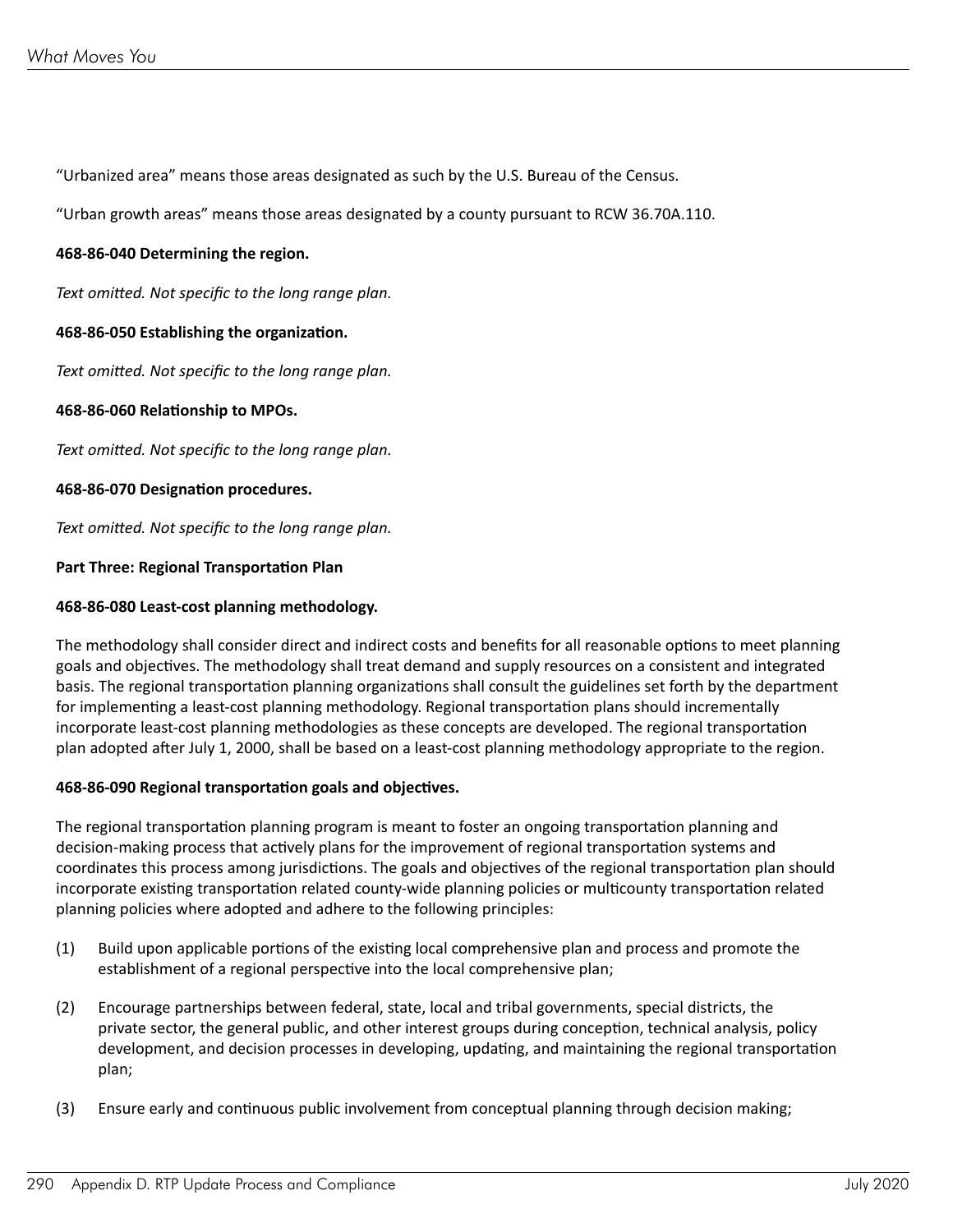- (4) Shall be ongoing, and incorporate short and long range multimodal planning activities to address major capacity expansion and operational improvements to the regional transportation system;
- (5) Use regionally coordinated, valid and consistent technical methods and data should be used in identifying and analyzing needs;
- (6) Consider environmental impacts related to the development of regional transportation policies and facilities and;
- (7) Address the policies regarding the coordination of transportation planning among regional jurisdictions, including the relationship between regional transportation planning, local comprehensive planning and state transportation planning.

Within these principles, regions shall develop their own ongoing planning process for the development and refinement of the regional transportation plan, and provide a forum for the discussion of regional transportation planning issues.

#### **468-86-100 Regional transportation strategy.**

Each regional transportation planning organization shall develop a regional transportation strategy. The strategy should identify alternative transportation modes within the region and recommend policies to:

- (1) Address each transportation mode;
- (2) Address intermodal connections between modes; and
- (3) Address transportation demand management where required.

The regional transportation strategy is intended to guide development of the regional transportation plan and any periodic updates.

Adopted multicounty and county-wide planning policies and policies from local comprehensive plans that are regional in scope and regionally consistent should provide the basis for the regional transportation strategy. The regional transportation strategy should be periodically reviewed and updated as necessary to reflect changing priorities or to maintain regional consistency.

#### **468-86-110 Needs, deficiencies, data requirements, and coordinated regional transportation and land use assumptions.**

- (1) The following components shall be developed and incorporated in the RTP:
	- (a) An inventory of existing regional transportation facilities and services, including physical, operational, and usage characteristics of the regional transportation system;
	- (b) An evaluation of current facilities and services, comparing current usage, and operational characteristics to level of service standards, and identification of regional transportation needs;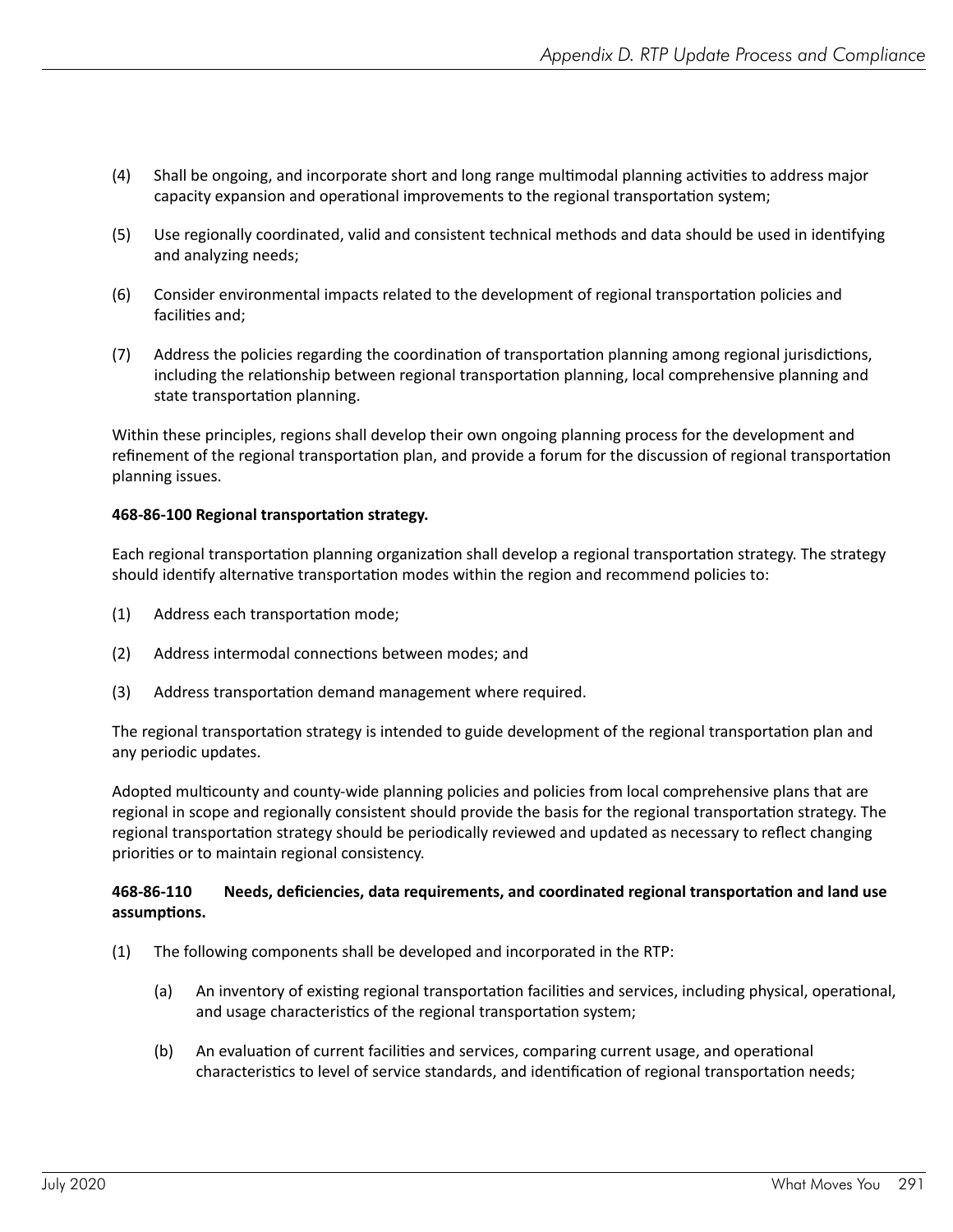- (c) Forecasts of future travel demand, based on the regional transportation strategy and local comprehensive plans;
- (d) Identification of future regional transportation system deficiencies, comparing future travel needs for movement of people and goods to available facilities and services; and
- (e) Coordinated common regional assumptions (growth, population, employment, mode split, etc.,) among local jurisdictions for the development of all transportation models to ensure consistency within the RTPO, and:
	- (i) These common regional assumptions shall recognize the planning requirements of the state's Growth Management Act, and;
	- (ii) Be consistent with population forecasts prepared by the office of financial management.
- (2) Performance monitoring. An integral part of the regional transportation plan is monitoring the performance of the regional transportation system over time. This information is necessary to determine the success of plan implementation and the effect of the desired improvements on the performance of the regional transportation system. Each RTPO shall describe their performance monitoring system in the regional transportation plan. The performance monitoring measures shall include traffic volumes and vehicle miles of travel (VMT) at a minimum and can include, but are not limited to, travel time, speed, safety standards and other measures. Performance monitoring measures should be coordinated and measurable on a consistent basis throughout the RTPO.
- (3) Regional development patterns and investments. The regional transportation plan shall include a general assessment of regional development patterns and investments. This analysis is intended to provide direction and background information for updates of the regional transportation plan. The RTP updates shall be based upon a general retrospective discussion of current land use and transportation patterns and their relationship to the region's goals and objectives and elsewhere in the regional transportation plan. Current and projected development patterns and the expected magnitudes and time frame in which these developments are expected to occur should be reviewed and evaluated against the regional growth and transportation strategies. If the regional growth and transportation strategies have changed or current and projected development can be shown to be inconsistent, the plan should be updated to reflect these changes, or development policies should be updated to assure consistency and continuity of transportation and land use issues within the region. The region's interrelationships between growth and transportation should be discussed along with strategies such as access control, development of heritage corridors, and other measures designed to maintain current and proposed development patterns consistent with the regional transportation plan and the transportation and land use elements of local comprehensive plans.

#### **468-86-120 Financial component.**

The financial component shall include the following:

(1) An analysis of funding capacity including an inventory of revenue sources for regional transportation improvements, and probable funding levels available for regional transportation improvements from each source;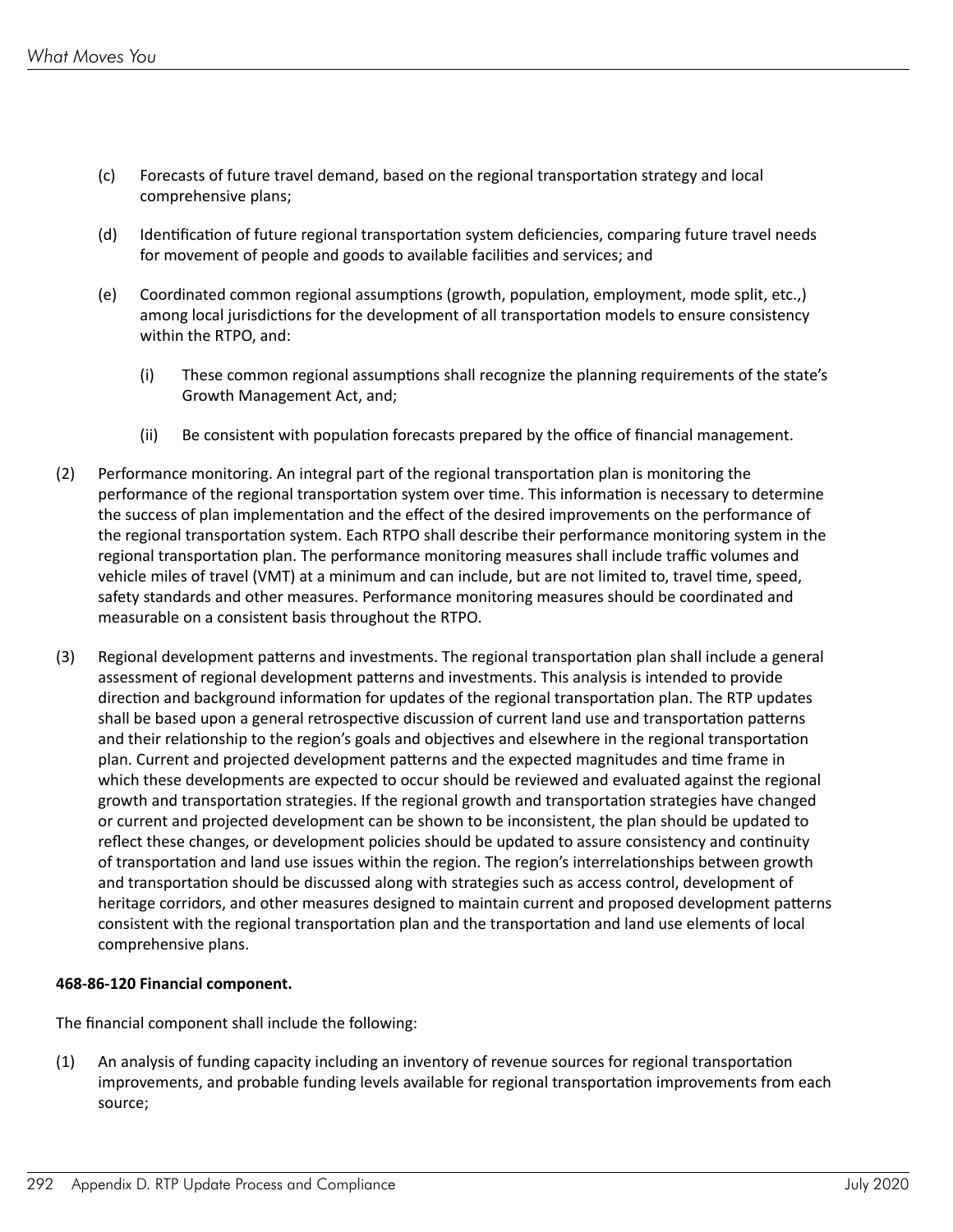- (2) Probable funding comparisons with identified current and future needs, including identified funding shortfalls; and
- (3) If funding shortfalls are identified, an analysis of additional funding resources to make up the shortfall, or a reassessment of the regional transportation strategies, at a minimum, to ensure that transportation needs fall within probable funding levels.

#### **468-86-130 Proposed future transportation network.**

Based upon the identified needs and probable funding levels within the region, the proposed future transportation network defines specific facility or service improvements, transportation system management strategies, and demand management strategies proposed for implementation on the regional transportation system. The plan shall identify priority levels for these improvements to guide local jurisdictions and the state in implementation and development of the regional transportation improvement program.

#### **468-86-140 High capacity transit and public transportation interrelationships.**

Within those RTPOs where there is an existing or proposed high capacity transit system, the regional transportation plan shall discuss the relationship between the high capacity transit system and conventional public transit system. This could include policies to maintain coordinated arrivals and departures of interconnecting routes, coordination with other multimodal transportation centers, and other strategies targeted at improving these intermodal relationships over time.

#### **Part Four: Certification**

#### **468-86-150 Certification.**

- (1) By December 31, 1996, each RTPO shall certify, that the transportation element of all comprehensive plans for cities and counties planning under the Growth Management Act:
	- (a) Reflect the transportation guidelines and principles established in the regional transportation plan;
	- (b) Are consistent with the adopted regional transportation plan; and
	- (c) Conform with the requirements of RCW 36.70A.070.
- (2) Each RTPO shall also certify that county-wide planning policies adopted under RCW 36.70A.210 and the adopted regional transportation plan are consistent.
- (3) Regions shall cooperatively define and establish measures and processes to determine regional consistency with the adopted regional transportation plan.

#### **Part Five: Transportation Improvement Program**

#### **468-86-160 Regional transportation improvement program.**

*Text omitted. Not specific to the long range plan.*